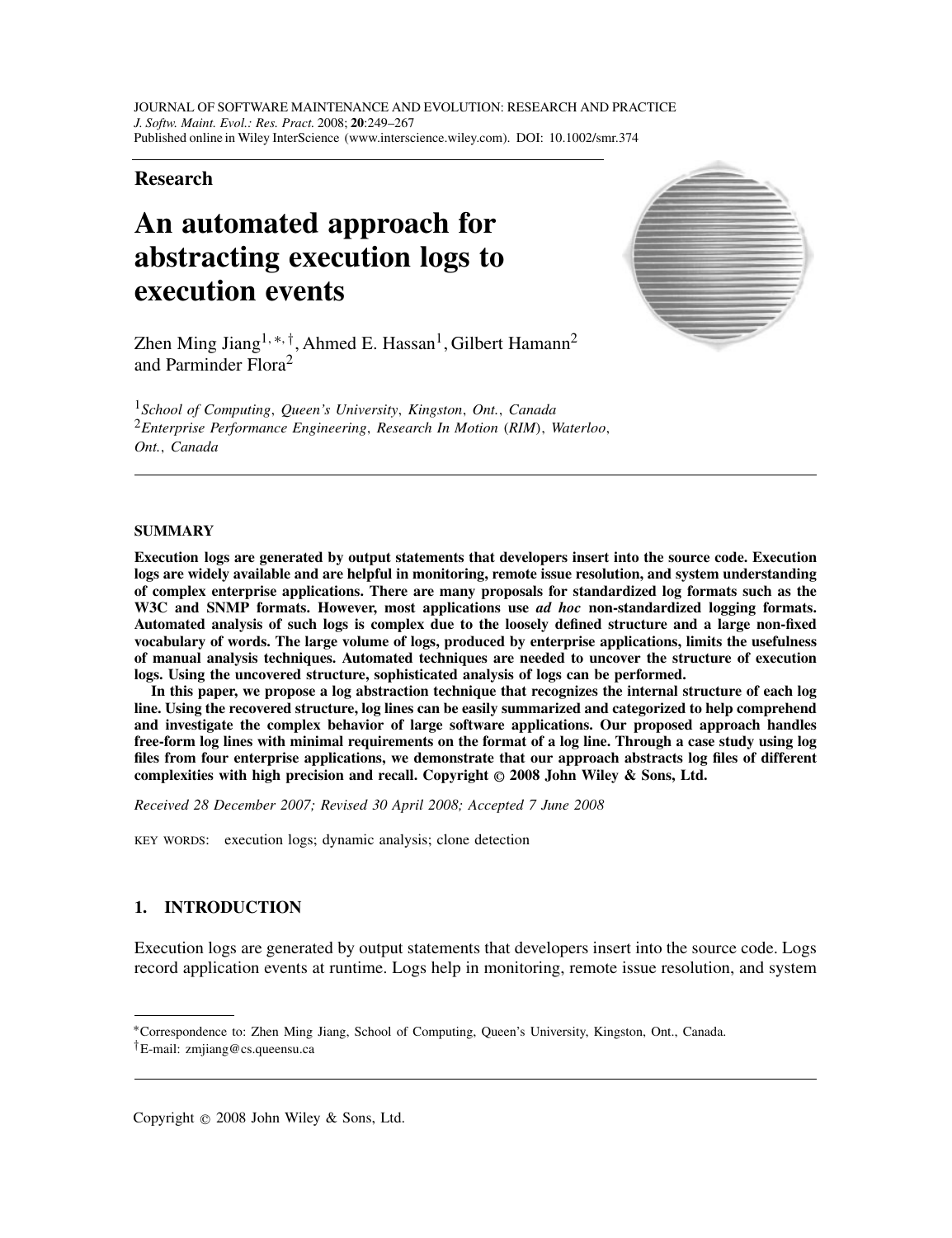understanding of complex enterprise applications. Tracing and execution logs are two types of logs that are commonly used for dynamic analysis. Tracing logs are generated by instrumenting or monitoring an application using a variety of technologies such as the Java virtual machine profiler interface (JVMPI). In contrast, execution logs are inserted by developers during the development of an application. Execution logs are at a higher level of abstraction than tracing logs. Developers use execution logs to track domain level events (e.g., 'Login Verified'), instead of tracking implementation level events (e.g., 'Function CheckPassword() Called'). There is an abundance of execution logs in the field, whereas tracing logs must be produced for specific scenarios. Producing tracing logs may not be possible in a production setting due to the performance overhead, the lack of system knowledge, and the inaccessibility of the source code. The availability of execution logs continues to increase at a rapid rate due to recent legal acts. For example, the Sarbanes-Oxley Act of 2002 [1] stipulates that the execution of telecommunication and financial applications must be logged.

Execution logs are hard to parse and analyze automatically since they are free-form with no strict format and with a large vocabulary of words. Several standard log formats (e.g., [2–4]) have been proposed to ease the automated analysis of logs. However, such standards are rarely used in practice. Modifying a legacy application to follow a particular standard is usually neither feasible nor economically possible due to the lack of resources, the limited system knowledge, or the inaccessible source code for off-the-shelf applications.

In this paper, we present an approach that can uncover the structure of log lines. The approach examines each log line and abstracts it to its corresponding execution event. Although execution logs may not follow a strict format, they have one general structure: a log line is a mixture of static and dynamic information. Each log line contains static information, indicating the execution event, and dynamic information that is specific to the particular occurrence of the execution event. The dynamic information causes the same execution event to result in different log lines. Looking at Table I, the italic tokens are dynamic information generated at runtime. The rest of a line is static information. Our approach would identify that log lines in Table I correspond to two execution events: 'User checkout' and 'Item shipped'. For example, the first log line would be abstracted to the 'User checkout' execution event.

Once a log file is processed and the execution event corresponding to each log line is identified, a developer can use the recovered log file structure to understand and investigate the dynamic behavior of a software application. Our abstraction approach reduces the volume of data that a developer needs to investigate. Moreover, the abstracted events can be used to reason about important events in a log file. Depending on the type of information recorded and the logging details, different types of analysis can be conducted. For example, the log file of one application in our case study (see Section 5) contains more than 1*.*6 million log lines. More than 23000 lines in this log file contain the word 'fail' or 'failure'. A developer investigating these failures would need to manually go

| -1. | User checkout for accountId( <i>tom</i> ), item = $100$         |
|-----|-----------------------------------------------------------------|
| 2.  | User checkout for accountId( $jerry$ ), item = 100              |
| 3.  | Item shipped for accountId( <i>tom</i> ), item = $100$          |
| 4.  | User checkout for accountId( $\omega$ <i>lohn</i> ), item = 103 |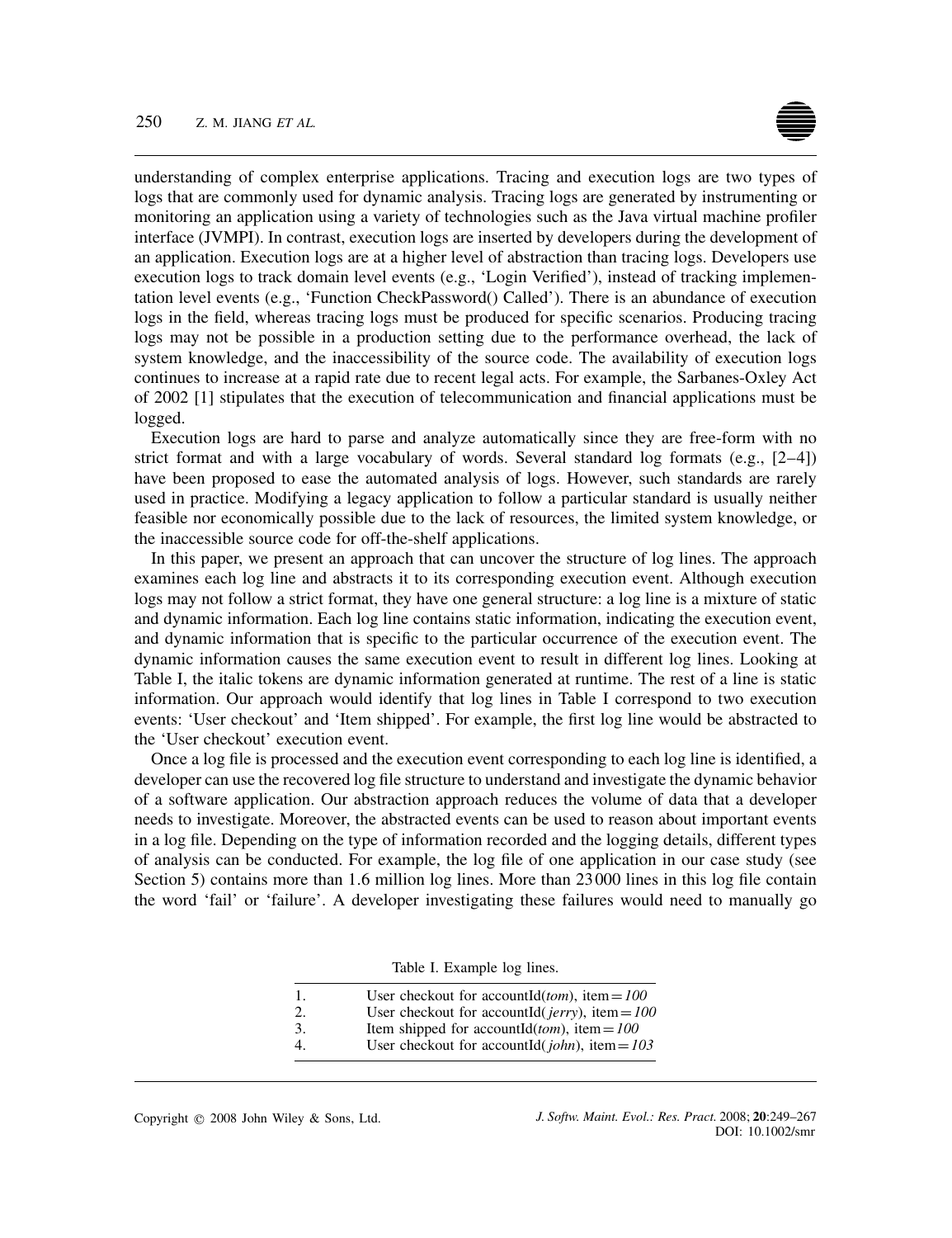

through each one of these lines. Alternatively, our approach abstracts these 1*.*6 million log lines to 319 execution events. Among these 319 events, there are 12 types of failure events that range from external protocol communication failures to internal synchronization failures. Using the frequency of failure events, the developer can prioritize his work by tackling the most frequently occurring failures first.

# **1.1. Organization of the paper**

The paper is organized as follows. Section 2 overviews related work in the field and places our contributions relative to prior work. Section 3 gives an overview of the process for abstracting log lines. We use precision and recall, two traditional information retrieval metrics, to measure the performance of log abstraction approaches. Section 4 presents our approach of abstracting log lines to execution events. Section 5 demonstrates the effectiveness of our approach through a case study using log files from four enterprise software applications. We also discuss lessons learned from our study. Section 6 concludes the paper.

# **2. RELATED WORK**

Uncovering the structure of free-form text is commonly referred to as the grammar inference problem [5,6]. Prior approach for inferring the grammar of execution logs (i.e., abstracting log lines to execution events) could be grouped under three general approaches: *Rule-based*, *Codebook-based*, and *AI-based* approaches.

Rule-based approaches [7–10] use a set of hard-coded rules for abstracting log lines to execution events. These approaches are commonly used in practice since they are very accurate. However, these approaches require a substantial effort for encoding and updating the rules. For the logs shown in Table I, a rule-based approach would define two regular expressions to map each log line to one of the two possible execution events: the 'User checkout' or 'Item shipped' events.

Codebook-based approaches  $[11-13]$  are similar to the rule-based approach. However, codebook approaches process a subset of execution events ('alarms') instead of all events. The subset of events, which forms the codebook, is used in real time to match the observed symptoms. For the logs shown in Table I, a codebook-based approach may consider only tracking the 'Item shipped' events so an alarm for that event would be created using a regular expression.

AI-based approaches [14–21] use various types of artificial intelligent techniques, such as Bayesian networks, frequent-itemset mining, to abstract execution logs to execution events. For the logs shown in Table I, a frequent-itemset approach would recognize the high repetition of the 'User checkout' event. However, the approach would not recognize the 'Item shipped' event since it does not occur that frequently.

Our approach, presented in Section 4.2, is a mixture of rule-based and AI-based approaches. Our approach requires less system knowledge and effort than other approaches. Rather than encoding rules to recognize specific execution events, our approach uses a few general heuristics to recognize static and dynamic information in log lines. Log lines with identical static information are then grouped together to abstract log lines to execution events.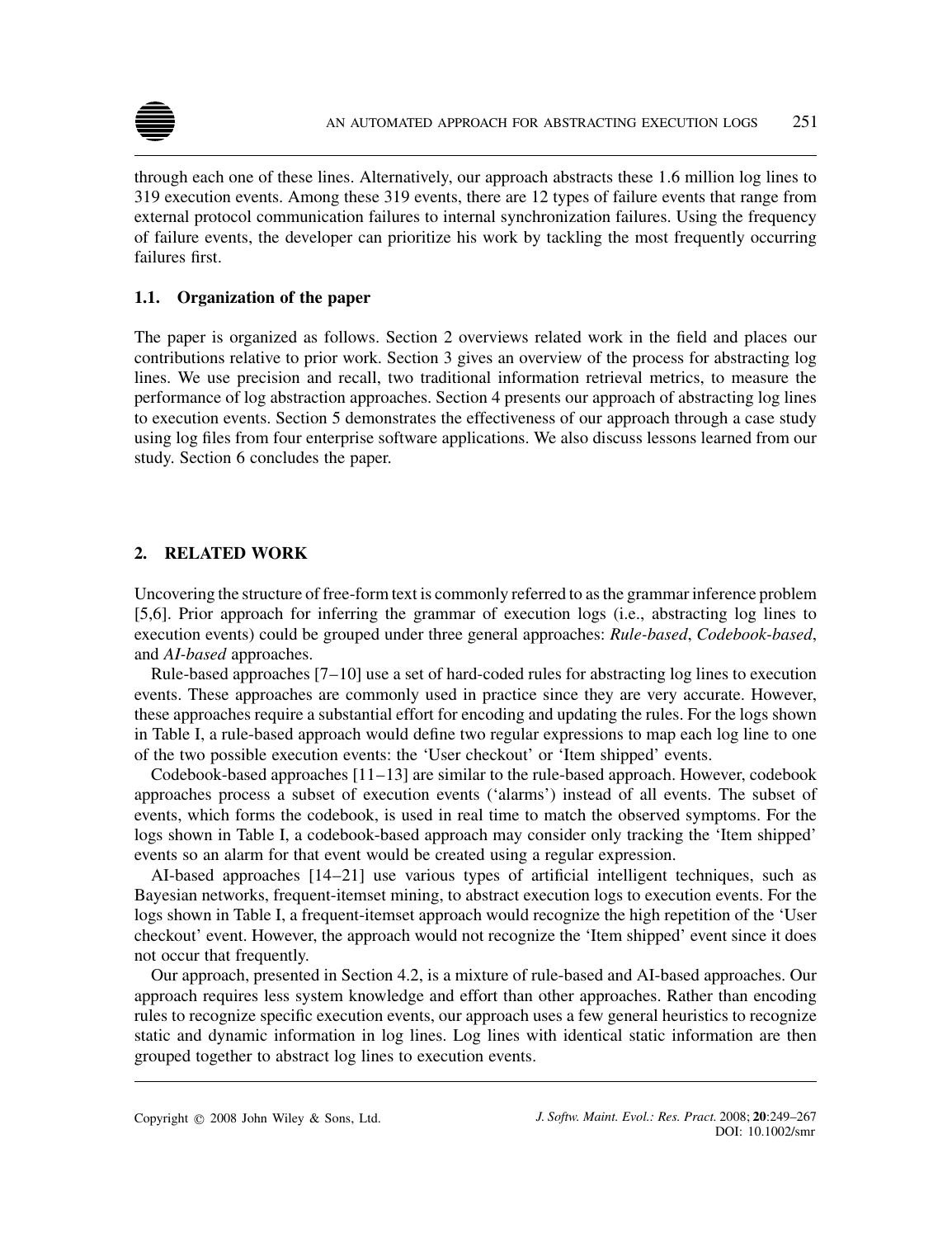| Table II. Summary of related work. |                  |                     |                    |          |  |  |  |
|------------------------------------|------------------|---------------------|--------------------|----------|--|--|--|
| Approach                           | Interpretability | Needed<br>knowledge | Required<br>effort | Coverage |  |  |  |
| Rule-based<br>$[7-10]$             | Y                | High                | High               | N        |  |  |  |
| Codebook-based<br>$[11 - 13]$      | Y                | Medium              | High               | N        |  |  |  |
| AI-based<br>$[14-21]$              | N                | Low                 | Low                | N        |  |  |  |
| Our approach                       | Y                | Low                 | Low                | Y        |  |  |  |

We define several criteria (Table II) to summarize the difference between these four log abstraction approaches.

- 1. *Interpretability*: Whether a user can easily understand the rationale for abstracting a log line to a particular execution event? For example, in a neural-network AI approach, the user cannot determine the rationale for abstracting a log line to a particular event. We desire an approach with high transparency so users would trust it and adopt it.
- 2. *Needed system knowledge*: What is the amount of knowledge needed about the system for the approach to work? For example, in a rule-based approach a domain expert is needed to encode all the rules.
- 3. *Required effort*: What is the amount of effort required for the approach to work properly? Rule-based and cookbook-based approaches require a large amount of human effort to encode the rules or alarms. These encodings must be updated for every version of a software system.
- 4. *Coverage*: Is each log line abstracted to an appropriate execution event? For example, some AI approaches only abstract log lines, which occur above a particular threshold.

# **3. MEASURING THE PERFORMANCE OF APPROACHES FOR LOG ABSTRACTION**

Given the four log lines shown in Table I, a log abstraction approach would determine that log lines 1, 2, and 4 correspond to the execution event: 'User checkout for accountId( $\$v$ ), item= $\$v'$ , where \$v indicates the dynamic parts of an execution event. Log line 3 corresponds to another execution event, namely 'Item shipped for accountId( $\gamma$ ), item= $\gamma$ '. Owing to the simple structure of the log lines used in our example, a log abstraction approach could easily perform the abstraction. However, in practice the structure of log lines is not as simple and the performance of each approaches differs between applications.

We use precision and recall, two traditional information retrieval metrics, to measure the performance of different approaches for abstracting log lines to execution events. We first measure the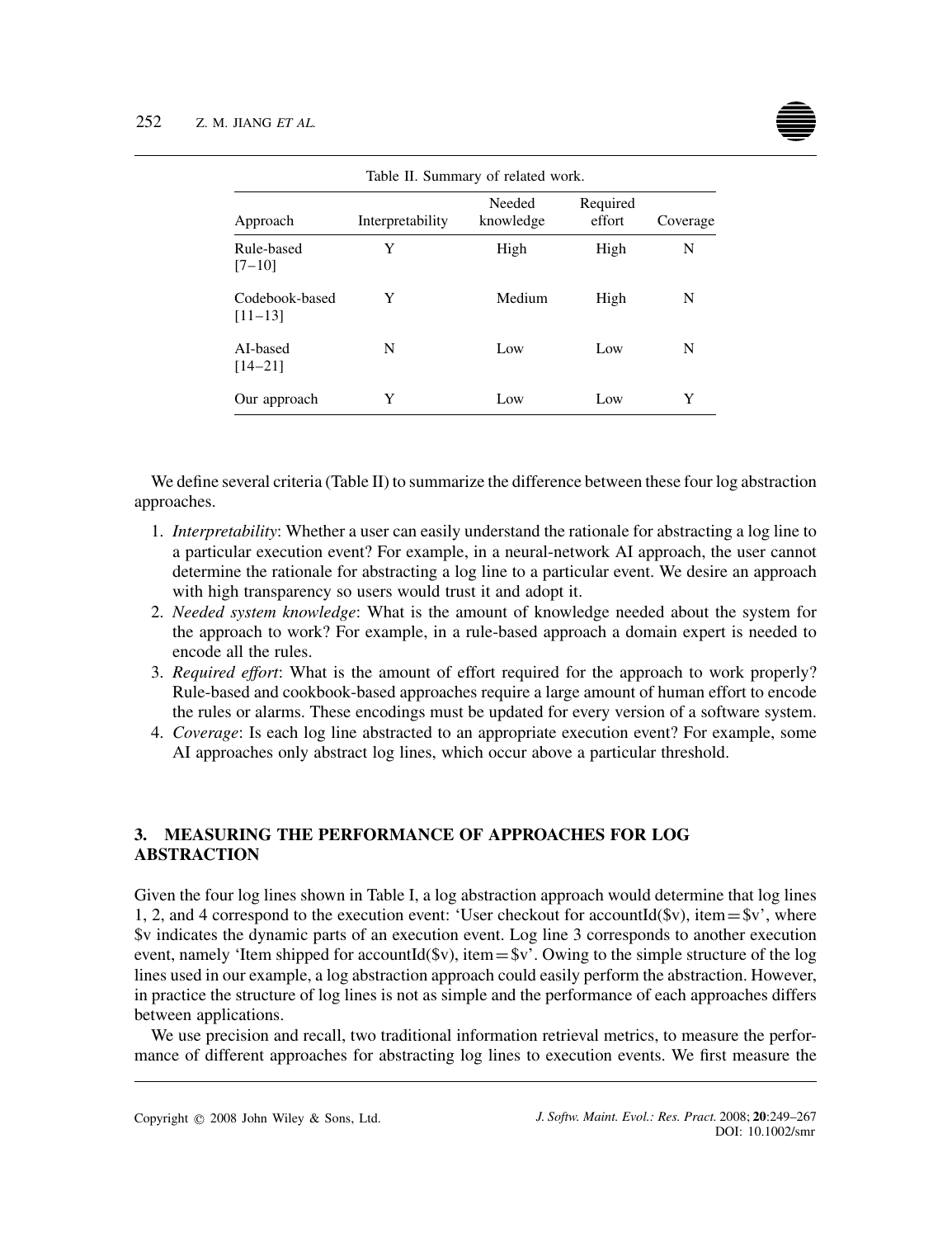

performance of an approach for each execution event, then we sum up the performance for each log line to determine the overall performance of the approach. Given a single execution event (*e*), we know that log lines  $(A, B, C, F)$  correspond to  $e$  (see Figure 1). On the other hand, the log abstraction approach abstracted log lines  $(A, B, C, D, E)$  to event  $e$ . Therefore, the log abstraction approach correctly classified log lines *A*, *B*, *C*, incorrectly classified log lines *D*, *E*, and missed classifying event *F*. For event *e*, we define the number of log lines classified correctly as  $PC_e$ , the number of lines classified incorrectly as  $PF_e$ , the number of missed lines as  $PM_e$ . Using the information from Figure 1, we have for event *e*:

$$
PC_e = \{A, B, C\}, \quad PF_e = \{D, E\} \text{ and } PM_e = \{F\}
$$

We define precision and recall as

$$
precision = \frac{PC_e}{PC_e + PF_e} \quad \text{and} \quad recall = \frac{PC_e}{PC_e + PM_e}
$$

Therefore, the approach used in our example would have a recall of  $3/(3+2)$  or 60%, and a precision of  $3/(3+1)$  or 75%.

In the ideal situation,  $PF_e$  and  $PM_e$  are empty and then both precision and recall would reach their maximum value. The maximum value for precision and recall is 1. We desire an approach with high precision and high recall.

## **3.1. Average performance**

The above formulas measure performance for a particular execution event (*e*). To measure the overall performance of an approach, we define the average precision and the average recall, which combine the precision and recall measures for all unique *k* events  $(e_1, e_2, \ldots, e_k)$  in a log file as follows:

Average precision = 
$$
\frac{1}{k} \times \sum_{1}^{k} precision_{e_i}
$$
 and Average recall =  $\frac{1}{k} \times \sum_{1}^{k} recall_{e_i}$ 



Figure 1. Measuring the performance of a log abstraction approach.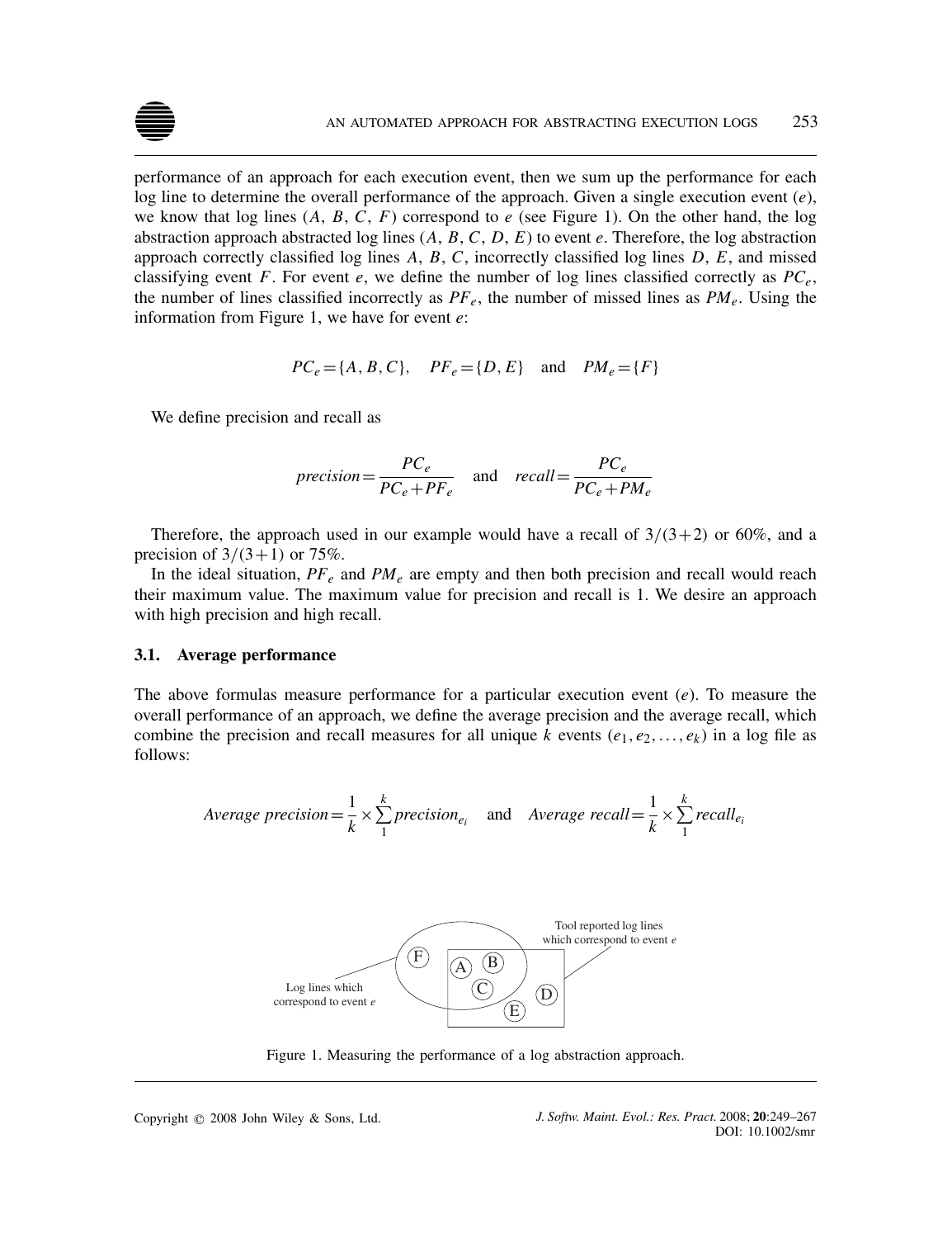

We use the average precision and recall measures in the remainder of the paper to compare log abstraction approaches. We desire an approach that maximizes precision and recall to reduce the need for manual analysis of log lines.

# **4. OUR LOG ABSTRACTION APPROACH**

In this section, we present our log abstraction approach. Our approach uses clone detection techniques to uncover common tokens in log lines and to parameterize each log line. We first report on our experience in using an off-the-shelf clone detection tool to perform the log abstraction and then present our approach in detail.

# **4.1. Clone detection**

Log lines generated due to the same execution event tend to have high textual similarities (see lines 1, 2, and 4 in Table I). The process of abstracting log lines to execution events can be considered as detecting and grouping similarities among log lines. This intuition leads us to consider using clone detection approaches for abstracting log lines to events.

Code clones refer to identical or similar segments of source code. Code clones are created by copy-and-paste practices adopted by developers to reuse certain design patterns or to minimize risks [22]. Figure 2 shows a code clone example taken from the driver code of the Linux kernel version 2.6.16.13. The example shows three code snippets. The source of each snippet is shown at the top of the figure. The cloned areas are shown in gray with the variation points in bold italic.

Clone detection approaches uncover clones using different measures of similarity. For example, some approaches compare the abstract syntax tree (AST) for two code segments [23], whereas other approaches compare a set of data flow and control metrics [24] or measure the text similarities of

|        | linux-2.6.16.13\drivers\net\ne2.c: 285 - 295 |        | linux-2.6.16.13\drivers\net\lne390.c: 152 - 162 |          | linux-2.6.16.13\drivers\net\lance.c: 437 - 447 |
|--------|----------------------------------------------|--------|-------------------------------------------------|----------|------------------------------------------------|
|        | #ifndef MODULE                               |        | #ifndef MODULE                                  |          | #ifndef MODULE                                 |
|        | struct net device * init ne2 probe(int unit) |        | struct net device * init lne390 probe(int unit) |          | struct net device * init lance probe(int unit) |
|        |                                              |        |                                                 |          |                                                |
|        | struct net device *dev = alloc ei netdev();  |        | struct net device *dev = alloc ei netdev();     |          | struct net device *dev = alloc etherdev(0);    |
|        | int err;                                     |        | int err;                                        |          | int err;                                       |
|        |                                              |        |                                                 |          |                                                |
|        | if (!dev)                                    |        | if (!dev)                                       |          | if (!dev)                                      |
|        | return ERR PTR(- <i>ENOMEM</i> );            |        | return ERR PTR(-ENOMEM);                        |          | return ERR PTR(- <i>ENODEV</i> );              |
|        | sprintf(dev->name, "eth%d", unit);           |        | sprintf(dev->name, "eth%d", unit);              |          | sprintf(dev->name, "eth%d", unit);             |
|        | netdev boot setup check(dev);                |        | netdev boot setup check(dev);                   |          | netdev boot setup check(dev);                  |
|        |                                              |        |                                                 |          |                                                |
|        | $err = do$ <i>ne2 probe</i> (dev);           |        | $err = do$ <i>lne</i> 390 <i>probe</i> (dev);   |          | $err = do$ <i>lance probe</i> (dev);           |
|        | if (err)                                     |        | if (err)                                        |          | if (err)                                       |
|        | goto out;                                    |        | goto out;                                       |          | goto out;                                      |
|        | return dev;                                  |        | return dev;                                     |          | return dev;                                    |
| out:   |                                              | out:   |                                                 | $OIII$ : |                                                |
|        | free $netdev(dev)$ ;                         |        | free netdev(dev);                               |          | free $netdev(dev)$ ;                           |
|        | return ERR PTR(err);                         |        | return ERR PTR(err);                            |          | return ERR PTR(err);                           |
|        |                                              |        |                                                 |          |                                                |
| #endif |                                              | #endif |                                                 | #endif   |                                                |
| (A)    |                                              | B)     |                                                 |          |                                                |

Figure 2. Clone example taken from Linux kernel version 2.6.16.13.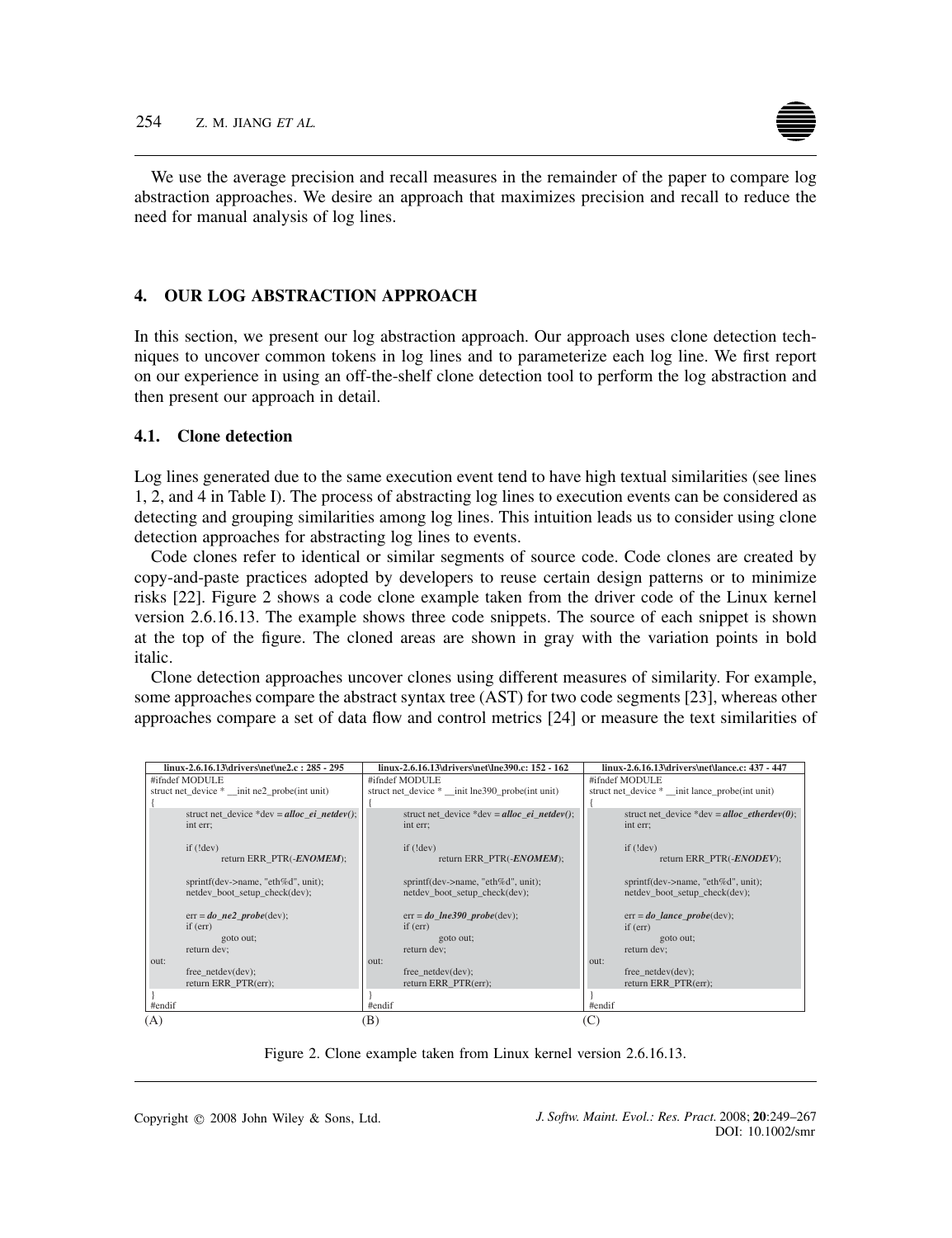code segments and report code segments as clones if the measurement of similarities exceeds a threshold [25].

We expect a clone detection approach to determine that lines 1, 2, and 4 in Table I are clones of each other with slight differences due to parameterization (i.e., *tom* vs *jerry* vs *john* and *100* vs *100* vs *103*). To verify our intuition, we experimented with using the Kamiya *et al.* algorithm to abstract logs. We experimented with Kamiya *et al.*'s CCFinder [26] tool to abstract log lines. CCFinder, which uses a parameterized token matching algorithm, detects similarities in multiple programming languages and plain text. The tool is easy to use and is fully automated. The only input required is the name of the files to be analyzed, their type, and number of similar tokens. The input files could be C,  $C++$ , COBOL, Java, or plain text. The number of similar tokens is a user-specified threshold that is used to determine whether two code segments are similar. If the similarities between two code segments exceed this threshold, they will be reported as clones. The tool scales well to handle large software systems, such as Apache, FreeBSD, NetBSD, and Linux [26–29], with thousands or millions of lines of code.

After running CCFinder on a log file, we discovered that CCFinder is not suitable for our purposes. In particular, CCFinder has the following limitations:

- 1. *Threshold*: CCFinder has a configuration parameter that specifies the minimum number of tokens that two segments of code should have in common to qualify as a clone pair. However, each execution event contains a different number of words. Therefore, it is not possible to give a single threshold number for all execution events. A large threshold would only process execution event with a large number of tokens and ignore execution events with a small number of tokens. A large threshold will increase the precision of the approach and decrease its recall. Conversely, a small threshold will increase the recall but decrease the precision. A percentage threshold would be more suitable for our purposes.
- 2. *File size*: CCFinder could only handle small-sized log files. Large files resulted in CCFinder crashing due to excessive use of memory. We require a tool that can process log files with thousands or millions of lines.
- 3. *Delimiters*: CCFinder performs clone detection across multiple lines. However, this is not ideal for abstracting log lines, since we want the output to stop at the line boundary.

Although CCFinder works well on large source code bases, it is not able to process large log files. We believe this is due to the following reasons:

- 1. Source code and plaintext wrap around lines but have delimiters for each statement (such as ';', '.', or '!'); whereas a log line does not use similar delimiters. Therefore, CCFinder cannot find the end of each log line and treats all log lines as one large chunk.
- 2. Source code contains control keywords such as if, else, for, while, etc. These keywords are the static parts in the source code and are used by CCFinder to mark the static parts of the source code. As log lines have a less strict grammar and a non-fixed vocabulary; CCFinder cannot mark up any specific parts as static when processing log lines.

# **4.2. The steps of our approach**

Based on our experience using CCFinder, we implemented our own tool to detect similarities among log lines, and then to parameterize and abstract log lines. Our approach addresses the following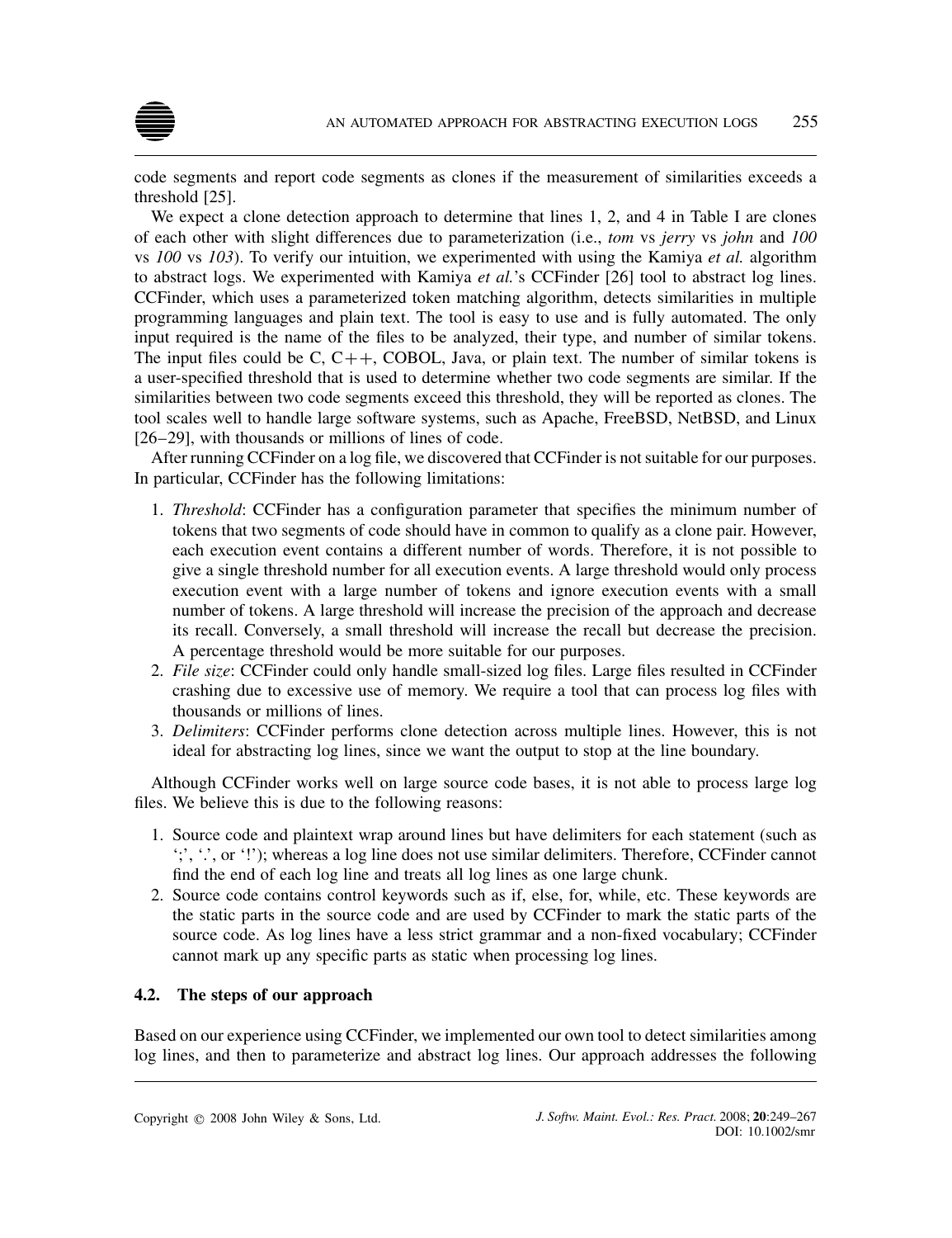#### problems:

- 1. *Threshold*: Our approach minimizes the impact of threshold for deciding whether two log lines are similar to each other.
- 2. *File size*: Our approach scales up to process log files that contain thousands or millions of log lines.
- 3. *Delimiters*: Our approach uses flexible heuristics to mark the dynamic and static information for each log line. We treat end of line characters as the delimiter for each log line.

As shown in Figure 3, our approach consists of four steps: anonymize, tokenize, categorize, and reconcile. In the remainder of this section, we demonstrate our approach using a small running example that is shown in Table III. The example has five log lines.

## *4.2.1. The anonymize step*

The anonymize step uses heuristics to recognize dynamic tokens in log lines. Once dynamic tokens are recognized, they are replaced with a generic token (\$v). Heuristics can be added or removed from this step based on domain knowledge. The following are two heuristics to recognize dynamic parts in log lines:

- 1. Assignment pairs like '*word*=*value*';
- 2. Phrases like '*is*[*are*|*was*|*were*] *value*'.

Table IV shows the sample log lines after the anonymize step. In the second and third lines, tokens after the equal signs *(*=*)* are replaced with the generic term \$v. In the fourth line, the phrase 'is 250' is replaced with the term '= $\frac{6}{5}$ v'. There are no changes made to the first and last lines.



Figure 3. High-level overview of our approach for abstracting execution logs to execution events.

|  |  |  |  |  | Table III. Log lines used as a running example to explain our approach |  |
|--|--|--|--|--|------------------------------------------------------------------------|--|
|  |  |  |  |  |                                                                        |  |

|    | Start check out                                    |
|----|----------------------------------------------------|
|    | Paid for, item = bag, quality = 1, amount = $100$  |
| 3. | Paid for, item = book, quality = 3, amount = $150$ |
|    | Check out, total amount is 250                     |
| 5. | Check out done                                     |
|    |                                                    |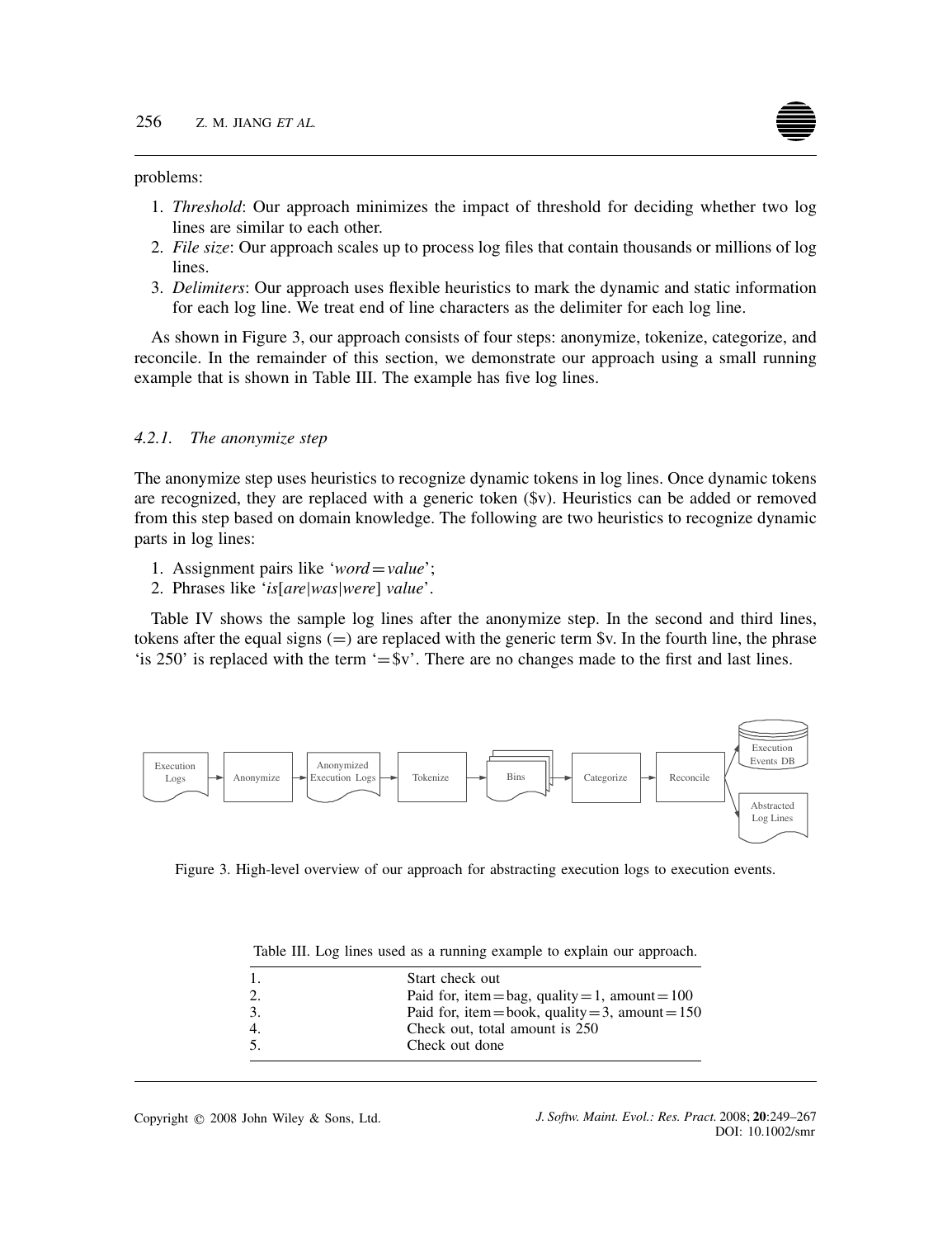|    | Table TV. Kunning example logs after the anonymize step. |
|----|----------------------------------------------------------|
|    | Start check out                                          |
|    | Paid for, item = $v$ , quality = $v$ , amount = $v$      |
| 3. | Paid for, item = $v$ , quality = $v$ , amount = $v$      |
| 4. | Check out, total amount= $\$v$                           |
|    | Check out done                                           |
|    |                                                          |

Table IV. Running example logs after the anonymize step.

| Table V. Running example logs after the tokenize step. |  |
|--------------------------------------------------------|--|
|--------------------------------------------------------|--|

| Bin names<br>(no. of words, no. of parameters) | Log lines                                                                                                        |
|------------------------------------------------|------------------------------------------------------------------------------------------------------------------|
| (3,0)                                          | 1. Start check out<br>5. Check out done                                                                          |
| (5, 1)                                         | 4. Check out, total amount= $\$v$                                                                                |
| (8, 3)                                         | 2. Paid for, item = $v$ , quality = $v$ , amount = $v$<br>3. Paid for, item = $v$ , quality = $v$ , amount = $v$ |

# *4.2.2. The tokenize step*

The tokenize step separates the anonymized log lines into different groups (i.e., bins) according to the number of words and estimated parameters in each log line. The use of multiple bins limits the search space of the following step (i.e., the categorize step). The use of bins permits us to process large log files in a timely fashion using a limited memory footprint since the analysis is done per bin instead of having to load up all the lines in the log file. We estimate the number of parameters in a log line by counting the number of generic terms (i.e., \$v). Log lines with the same number of tokens and parameters are placed in the same bin.

Table V shows the sample log lines after the anonymize and tokenize steps. The left column indicates the name of a bin. Each bin is named with a tuple: number of words and number of parameters that are contained in the log line associated with that bin. The right column in Table VI shows the log lines. Each row shows the bin and its corresponding log lines. The second and the third log lines contain 8 words and are likely to contain 3 parameters. Thus, the second and third log lines are grouped together in the (8*,*3) bin. Similarly, the first and last log lines are grouped together in the (3*,*0) bin since they both contain 3 words and are likely to contain no parameters.

# *4.2.3. The categorize step*

The categorize step compares log lines in each bin and abstracts them to the corresponding execution events. The inferred execution events are stored in an execution events database for future references. The algorithm used in the categorize step is shown below. Our algorithm goes through the log lines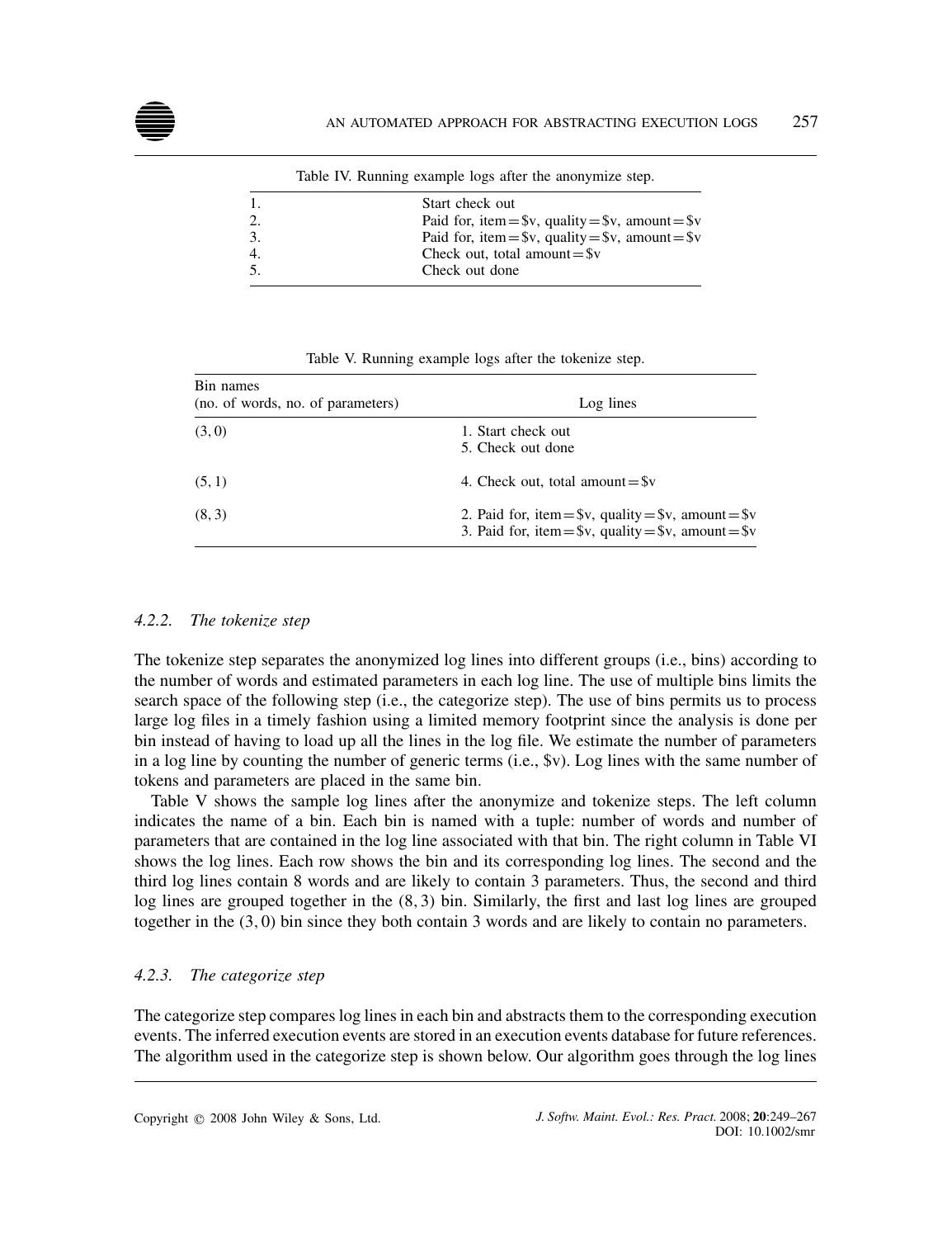

| <b>Execution</b> events |                                                        |
|-------------------------|--------------------------------------------------------|
| (word_parameter_id)     | Log lines                                              |
| 3.0.1                   | 1. Start check out                                     |
| 3.0.2                   | 5. Check out done                                      |
| $5-1-1$                 | 4. Check out, total amount $=$ \$v                     |
| 8.3.1                   | 2. Paid for, item = $v$ , quality = $v$ , amount = $v$ |
| 8.3.1                   | 3. Paid for, item = $v$ , quality = $v$ , amount = $v$ |

Table VI. Running example logs after the categorize step.

bin by bin. After this step, each log line should be abstracted to an execution event. Table VI shows the results of our working example after the categorize step.

```
for each bin bi
 for each log line lk in bin bi
  for each execution event e_{(b_i,j)} corresponding to b_i in the events
 DB
   perform word by word comparison between e_{(b_i, j)} and l_kif (there is no difference) then
    l_k is of type e_{(b_i, j)}break
   end if
  end for // advance to next e_{(b_i,j)}if ( lk does not have a matching execution event) then
   l_k is a new execution event
   store an abstracted l_k into the execution events DB
  end if
 end for // advance to the next log line
end for // advance to the next bin
```
We now explain our algorithm using the running example. Our algorithm starts with the (3*,*0) bin. Initially, there are no execution events that correspond to this bin yet. Therefore, the execution event corresponding to the first log line becomes the first execution event namely 3.0.1. The 1 at the end of 3.0.1 indicates that this is the first execution event to correspond to the bin, which has 3 words and no parameters (i.e., bin 3.0). Then the algorithm moves to the next log line in the (3*,*0) bin, which contains the fifth log line. The algorithm compares the fifth log line with all the existing execution events in the  $(3,0)$  bin. Currently, there is only one execution event:  $3_0$ -1. As the fifth log line is not similar to the 3\_0\_1 execution event, we create a new execution event 3 0 2 for the fifth log line. With all the log lines in the (3*,*0) bin processed, we can move on to the (5*,*1) bin. As there are no execution events that correspond to the (5*,*1) bin initially, the fourth log line gets assigned to a new execution event 5 1 1. Finally, we move on to the (8*,*3) bin. First, the second log line gets assigned with a new execution event 8.3.1 since there are no execution events corresponding to this bin yet. As the third log line is the same as the second log line (after the anonymize step), the third log line is categorized as the same execution event as the second log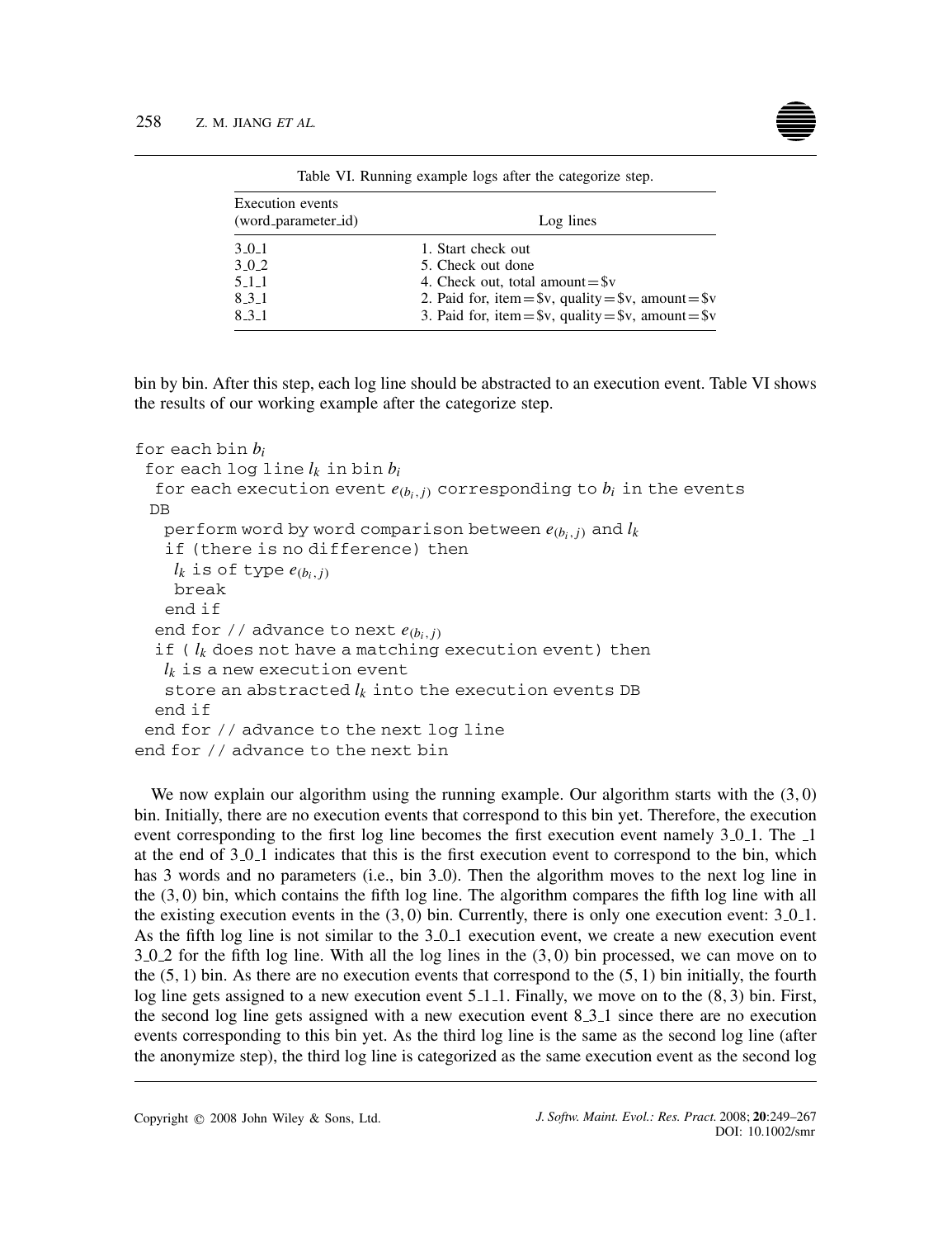

line. Table VI shows the sample log lines after the categorize step. The left column is the abstracted execution event. The right column shows the line number together with the corresponding log lines.

# *4.2.4. The reconcile step*

Since the anonymize step uses heuristics to identify dynamic information in a log line, there is a chance that we might miss to anonymize some dynamic information. The missed dynamic information will result in the abstraction of several log lines to several execution events that are very similar. Table VII shows an example of dynamic information that was missed by the anonymize step. The table shows five different execution events. However, the user names after 'for user' are dynamic information and should have been replaced by the generic token '\$v'. All the log lines shown in Table VII should have been abstracted to the same execution event after the categorize step. The reconcile step addresses this situation. All execution events are re-examined to identify which ones are to be merged. Execution events are merged if:

- 1. They belong to the same bin.
- 2. They differ from each other by one token at the same positions.
- 3. There exists a few of such execution events. We used a threshold of five events in our case studies. Other values are possibly based on the content of the analyzed log files. The threshold prevents the merging of similar yet different execution events, such as 'Start processing' and 'Stop processing', which should not be merged.

Looking at the execution events in Table VII, we note that they all belong to the '5.0' bin and differ from each other only in the last token. Since there are five of such events, we merged them into one event. Table VIII shows the execution events from Table VII after the reconcile step. Note that if the '5 0' bin contains another execution event: 'Stop processing for user John'; it will not be merged with the above execution events since it differs by two tokens instead of only the last token.

| Event ID <sub>s</sub> | <b>Execution</b> events         |
|-----------------------|---------------------------------|
| 5.0.1                 | Start processing for user Jen   |
| 5.0.2                 | Start processing for user Tom   |
| 5.0.3                 | Start processing for user Henry |
| 5.0.4                 | Start processing for user Jack  |
| 5.0.5                 | Start processing for user Peter |

Table VII. Sample logs that the categorize step would fail to abstract.

| Table VIII. Sample logs after the reconcile step. |  |  |  |  |  |  |
|---------------------------------------------------|--|--|--|--|--|--|
|---------------------------------------------------|--|--|--|--|--|--|

| Event IDs | Execution events              |  |  |
|-----------|-------------------------------|--|--|
| 5.0.1     | Start processing for user \$v |  |  |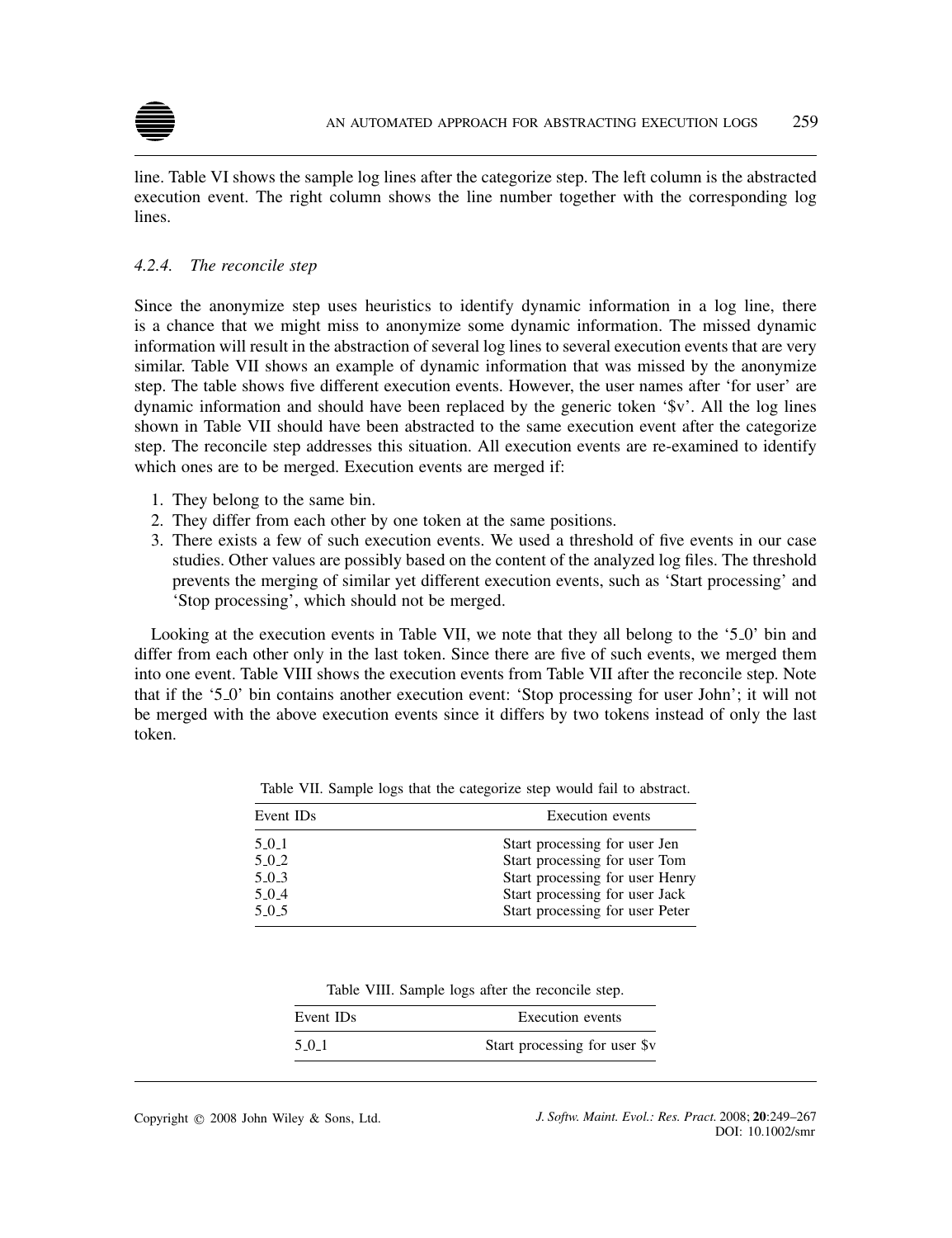# **5. CASE STUDY**

We conducted a case study to evaluate the effectiveness of our approach in abstracting the logs for enterprise applications. We used log files from four different applications: App 1, App 2, LoadSim, and Blue Gene*/*L. App 1 is a large-scale enterprise application developed by research in motion (RIM). App 2 is a medium-scale enterprise application developed by RIM. Loadsim is a mediumscale enterprise application developed by Microsoft. These three applications are deployed and used by millions of users in thousands of enterprises worldwide. Blue Gene*/*L logs [30] are from an application running on the Blue Gene*/*L supercomputer [31]. Table IX tabulates the applications and the size of studied log files. Table X shows sample log lines taken from LoadSim and Blue Gene*/*L.

## **5.1. Other approach for log abstraction**

In the case study, we want to compare the performance of our approach with other approaches for log abstraction. Since we have limited knowledge of the studied software applications, we could not use rule-based or codebook-based approach. We could only use an AI-based approach. There exist two AI tools against which we could compare our approach. The tools are: teirify [19] and Simple Logfile Clustering Tool (SLCT) [20]. The teirify tool uses a bio-informatics algorithm [32] to detect line patterns, whereas the SLCT uses frequent-itemset mining techniques to cluster similar log lines. Unfortunately, teirify requires a large amount of memory and cannot handle log files, exceeding 10000 log lines. In the case study, we compared the performance of our approach against the result obtained from SLCT, which scaled to handle large files. We ran SLCT with the −*s*  $\langle support\ threshold\rangle$  and −*j* options. The −*s*  $\langle support\ threshold\rangle$  option specifies a support threshold value. Each line pattern exceeding this threshold will be outputted. For each outputted line pattern, SLCT also shows the support count associated with this pattern, i.e., the number of input lines that correspond to this pattern. Without the − *j* option, a log line will only be counted

Table IX. Size of the log files of the four studied applications.

| Application         | App 1  | App 2   | LoadSim | Blue Gene/L |
|---------------------|--------|---------|---------|-------------|
| Number of log lines | 723608 | 1688876 | 67651   | 2994986     |

Table X. Sample log lines from LoadSim and Blue Gene*/*L.

| Sample LoadSim logs                       | Sample Blue Gene/L logs                   |  |  |
|-------------------------------------------|-------------------------------------------|--|--|
| Browse Mail: Read 1, Deleted 1            | RAS KERNEL INFO program interrupt         |  |  |
| Sent oups $4k \cdot msg$ (4 recipient(s)) | RAS KERNEL INFO generating core.406       |  |  |
| Browse Mail: Read 1, Moved 1              | RAS KERNEL INFO program interrupt         |  |  |
| There are 6 rules: Added 1 rule           | RAS KERNEL FATAL data TLB error interrupt |  |  |
| Sent oups $2k$ msg $(3$ recipient $(s)$ ) | RAS KERNEL FATAL data TLB error interrupt |  |  |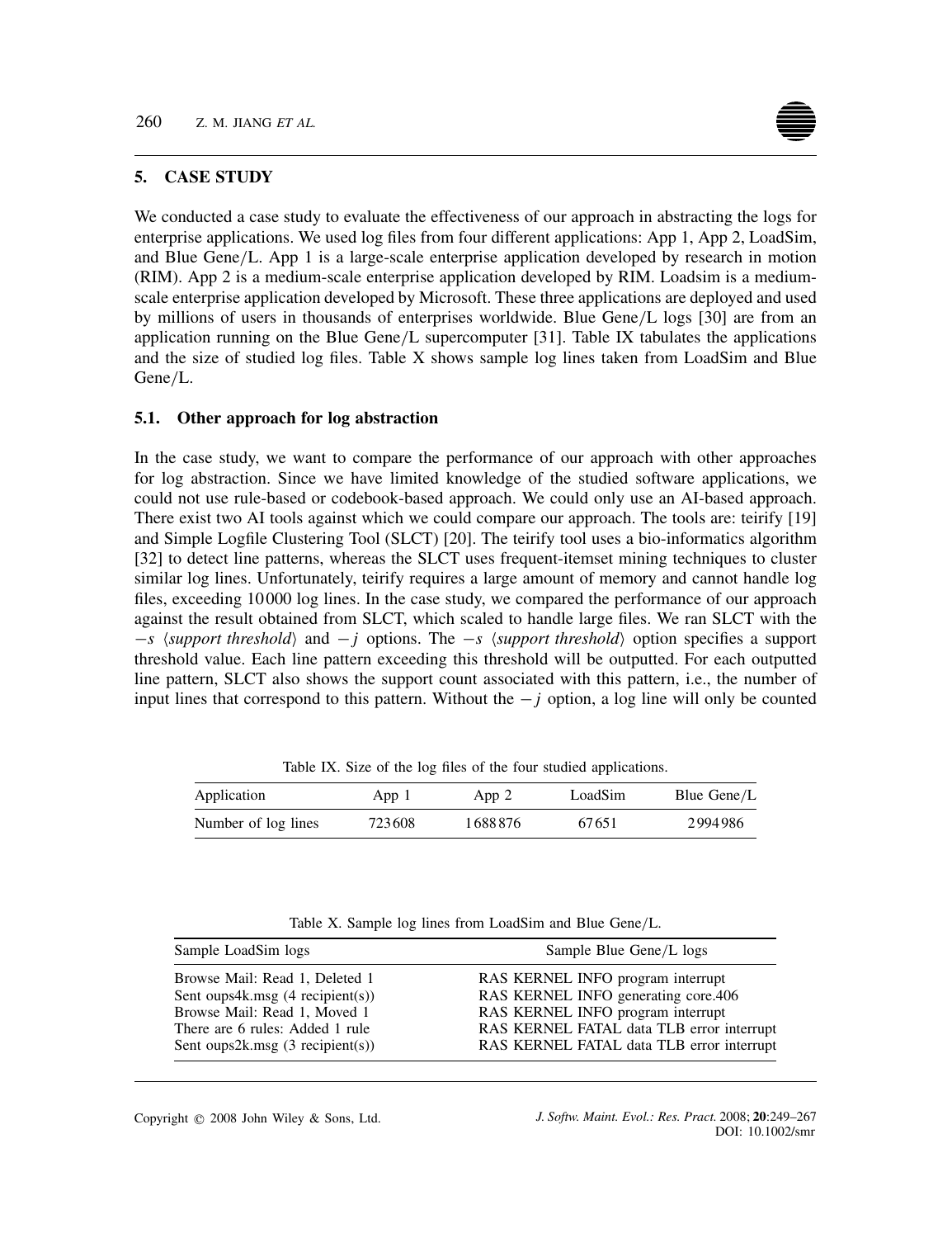

toward the support count of a single pattern. With the − *j* option specified, if a log line matches multiple line patterns then this line will be counted multiple times for the support count for each matched line patterns. Table XI shows an example of the SLCT output. The left column shows five sample input log lines. The right column shows the results of several runs for SLCT using these input log lines. For each run, the table shows the used SLCT options and the corresponding output. If the support threshold is 4, the 'In Checkout, user is \*' pattern is outputted. All five input lines match the outputted pattern so the support for this pattern is 5. If the support threshold is 3, the 'In Checkout, user is \*' and 'In Checkout, user is Tom' patterns are outputted. The 'In Checkout, user is Tom' is a sub-pattern of 'In Checkout, user is \*', so all lines that are mapped to the 'In Checkout, user is Tom' pattern are mapped to the 'In Checkout, user is \*' pattern as well. If the support threshold is 2, the 'In Checkout, user is Tom' and 'In Checkout, user is Jerry' patterns are outputted.

For our case study, we wrote a Perl script that processes the SLCT output to ease our comparison process. Since a long line can correspond to several line patterns, our script matches each log line to the pattern with the largest support value. For example, using the output from '−*s* 3 − *j*', the log line 'In Checkout, user is Tom' will be matched with the 'In Checkout, user is \*' pattern. We also explored mapping a line to the pattern with the smallest support value. The precision values using the smallest support mapping are similar to the large support mapping. However, the recall values are slightly lower when mapping to the smallest support value.

## **5.2. Measuring the performance of an approach**

To measure the performance of a log abstraction approach, we need to know the correct mapping between every log line and its corresponding execution event. Acquiring such mapping is challenging, even if the source code of an application is available. Simply searching for 'LOG' statements (e.g., 'printf' statements in C*/*C++ or 'System.out' statements in Java) is not sufficient since in many instances an execution event may be generated dynamically using several output statements in the source code. For example, the log line, shown in Figure 4, is generated by three output statements: one statement is outside the loop and another two statements are inside the loop.

For our case study, we used two techniques to determine the gold standard (i.e., the accurate mapping of each log line to its corresponding execution event). For application App 1, we used an internationalization file to determine the mappings. The application was internationalized and part of the internationalization efforts involved the manual mapping of each log line to an execution event. The execution events are stored in a separate file that is translated to different languages.

|                                                                                                                                              |                                       | <b>SLCT</b> runs                                                                                                                                               |
|----------------------------------------------------------------------------------------------------------------------------------------------|---------------------------------------|----------------------------------------------------------------------------------------------------------------------------------------------------------------|
| Log lines                                                                                                                                    | Options                               | <b>SLCT</b> output                                                                                                                                             |
| In Checkout, user is Tom<br>In Checkout, user is Jerry<br>In Checkout, user is Tom<br>In Checkout, user is Tom<br>In Checkout, user is Jerry | $-s$ 4 $-i$<br>$-s$ 3 $-i$<br>$-s2-i$ | In Checkout, user is $*$ (5)<br>In Checkout, user is $*$ (5)<br>In Checkout, user is Tom (3)<br>In Checkout, user is Tom (3)<br>In Checkout, user is Jerry (2) |

Table XI. An example of SLCT output.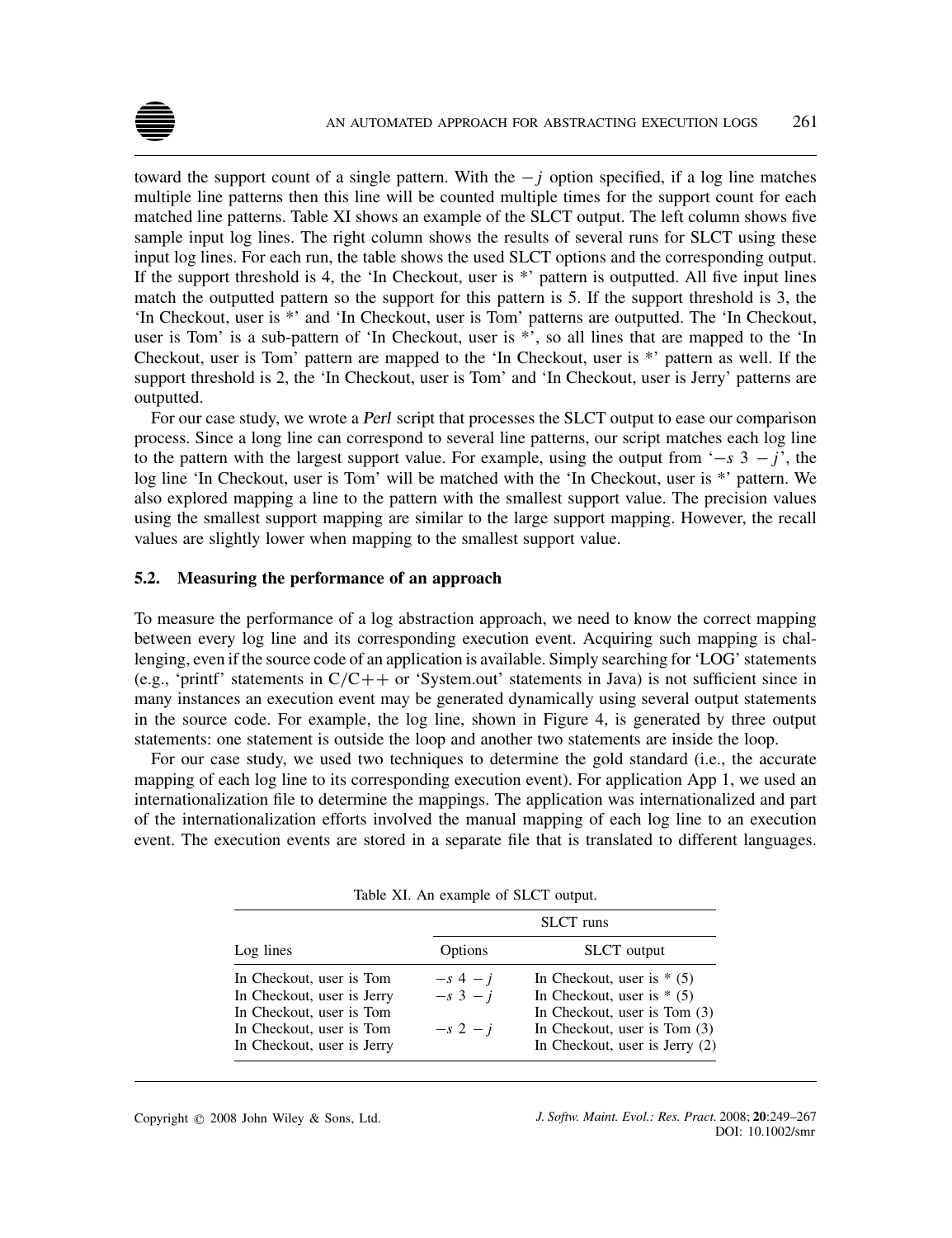

| <b>Log Lines</b>                       | <b>Source Code</b>                                                                                                                                                                                                                                                       |  |  |
|----------------------------------------|--------------------------------------------------------------------------------------------------------------------------------------------------------------------------------------------------------------------------------------------------------------------------|--|--|
| User Shopping Basket contains: 2, 3, 5 | LOG("User Shopping Basket contains: ");<br>for (int i=0; i <shoppingbasket.size(); <math="">i++)<br/><math>itemId = shoppingBasket[i];</math><br/>if(<math>i &gt; 0</math>) {<br/><math>LOG("," + itemId);</math><br/>l else {<br/>LOG(itemId);</shoppingbasket.size();> |  |  |

Figure 4. An example of an execution event generated by multiple output statements.

| Application      | <b>SLCT</b><br>precision $(\%)$ | <b>SLCT</b><br>recall $(\%)$ | Our<br>precision $(\% )$ | Our<br>recall $(\%)$ |
|------------------|---------------------------------|------------------------------|--------------------------|----------------------|
| App 1            | 31.7                            | 13.4                         | 100                      | 92.6                 |
| App 2            | $23.1 \pm 8.2$                  | $7.5 \pm 8.2$                | $84.2 \pm 8.2$           | $82.4 \pm 8.2$       |
| LoadSim          | $9.1 \pm 8.2$                   | $9.1 \pm 8.2$                | $87.9 \pm 8.2$           | $85.3 \pm 8.2$       |
| <b>Blue Gene</b> | $33.3 \pm 8.2$                  | $28.3 \pm 8.2$               | $100 \pm 8.2$            | $100 \pm 8.2$        |

Table XII. Performance of both approaches on the studied applications.

This file acted as the gold standard in our performance evaluation for App 1. For the other three applications (App 2, LoadSim, and Blue Gene*/*L), we performed random sampling to measure the performance of the log abstraction approaches. We randomly picked 100 log lines and measured the performance of SLCT and our approach on these log lines. Such sample size is sufficient to ensure a confidence level of 90% and a confidence interval of ±8*.*2% for the measured precision and recall results. We believe that a standard corpus, based on the logs of several enterprise applications, would be very valuable for studying and comparing the performance of log abstraction approaches. For this work, our random sampling and the internationalization file were the only possible options instead of a complete manual analysis of the large log files.

Table XII tabulates the performance results for the two approaches. We note that since SLCT uses a frequent-itemset technique, it requires a minimum support count as a parameter. We experimented with different support counts: 10, 50, 100, 150, 200, 250, 500, 750 and 1000. Owing to page limitations, we do not discuss the details of these experiments. However, our experiments show that the differences in performance due to different support counts are not statistically significant (within 2% for recall and within 1% for precision) using an ANOVA analysis with an alpha of 0*.*05. For reported results, we use a support count of 100.

The results reported in Table XII show that our approach abstracts log lines to events with high precision and recall across the studied applications. On the other hand, the performance of SLCT is not as high. The low precision and recall values for SLCT are due to the following two reasons.

- 1. Many log lines are not abstracted to any execution event by SLCT since these lines do not occur often enough for a frequent pattern to emerge.
- 2. Although SLCT outputs a higher support count for the more general line pattern with the − *j* option, it does not attempt to abstract patterns further. For example, as shown in Table XI for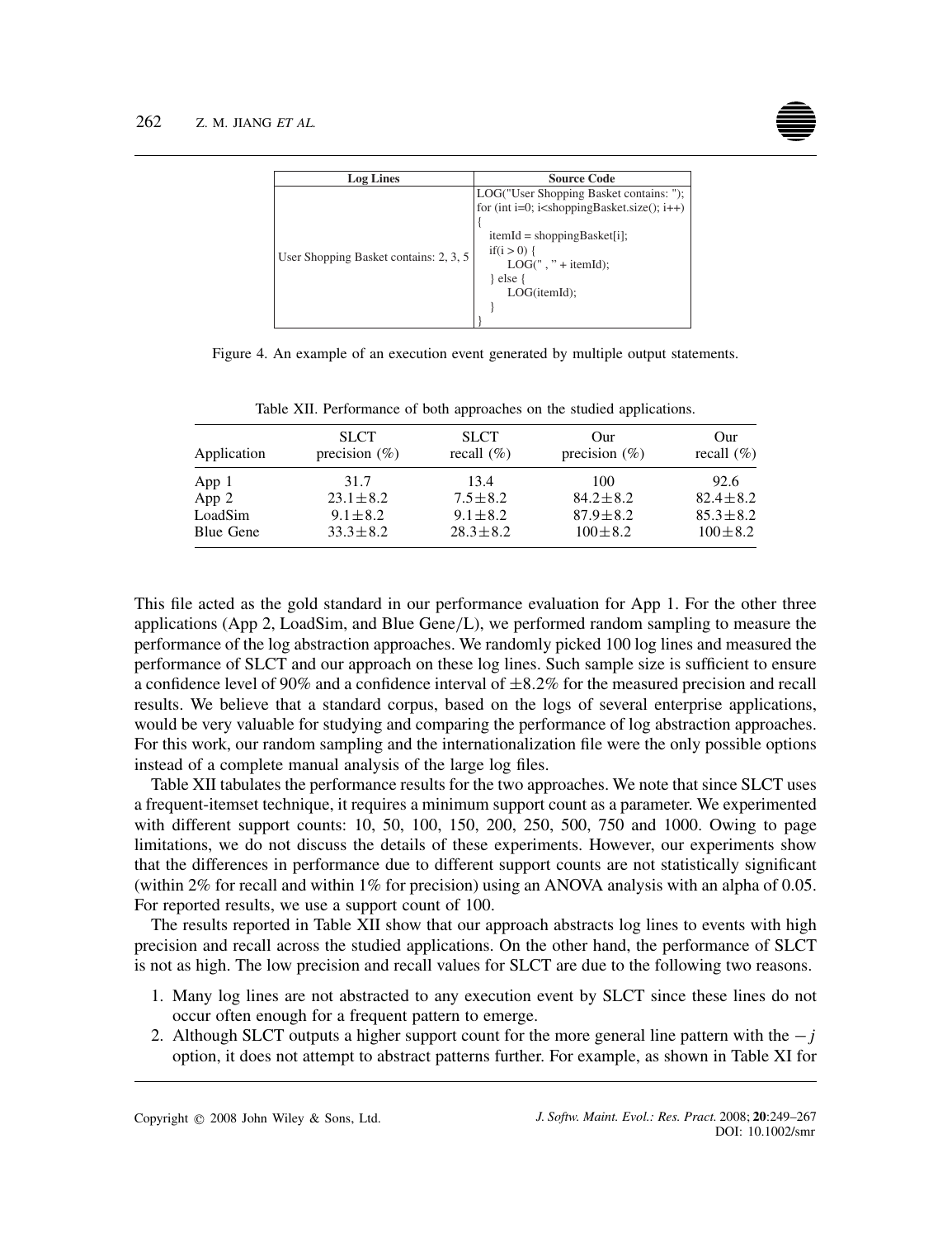

support count 2, SLCT would output these two similar patterns 'In Checkout, user is Tom' and 'In Checkout, user is Jerry'. SLCT does not attempt to merge and abstract identified patterns further since it may lead to all patterns being abstracted to a very general '\*' pattern.

Our approach does not suffer from the problem of limited frequencies and subpattern merging since we map log lines to events even if the line occurs a single time and our reconcile step identifies similar yet different by one token patterns (i.e., events) and merges them.

# *5.2.1. Adjusting our log abstraction heuristics*

Our approach uses heuristics to recognize the dynamic information in a log line. These heuristics are based on coding conventions and observations made by examining log lines. However, these heuristics are neither necessarily complete nor applicable across applications. For different software systems, even different versions of a system, we might need to adjust our heuristics accordingly:

- 1. The anonymization rules depend on the application and might need to be adjusted for each application. For the Blue Gene*/*L logs, the parameter values are printed in 'name:value' style rather than the 'name=value' style. For both App 1 and App 2 logs, we need to anonymize email addresses. For the LoadSim logs, we need to anonymize different message file names ('\*.msg'). These were simple changes that required minimal effort.
- 2. The reconcile step, the final step in our approach, merges similar events that may have been missed by earlier anonymization rules. If there are multiple execution events that differ by one word in the same position and there are at least five of these events, then these execution events are merged. This heuristic performs relatively well on logs from the above four applications. However, this heuristic might need to be adjusted for other types of applications.

# **5.3. Studying the characteristics of log files**

To gain a better understanding of the performance of our approach and the other log abstraction approach, we examine the properties of the studied log files. We want to determine the effect of the complexity of a log file on the performance of a log abstraction approach. We assess the complexity of a log file by calculating the Shannon entropy metric for that file [33]. The entropy metric assesses the amount of information contained in each log file. The metric measures the uncertainty that is related to information. For example, suppose we monitored the output of an application that emitted four execution events, A, B, C, or D. As we wait for the next execution event, we are uncertain as to which event the application will produce (i.e., we are uncertain about the distribution of the output). Once we see an event outputted, our uncertainty decreases. We now have a better idea about the distribution of the output; this reduction of uncertainty has given us information. Shannon proposed to measure the amount of uncertainty using entropy. Shannon's entropy  $H_n$  is defined as

$$
H_n(P) = -\sum_{k=1}^n (p_k \times \log_2 p_k)
$$

where  $p_k \ge 0$ ,  $\forall k \in 1, 2, 3, ..., n$  (*n* is the number of events) and  $\sum_{k=1}^{n} p_k = 1$ .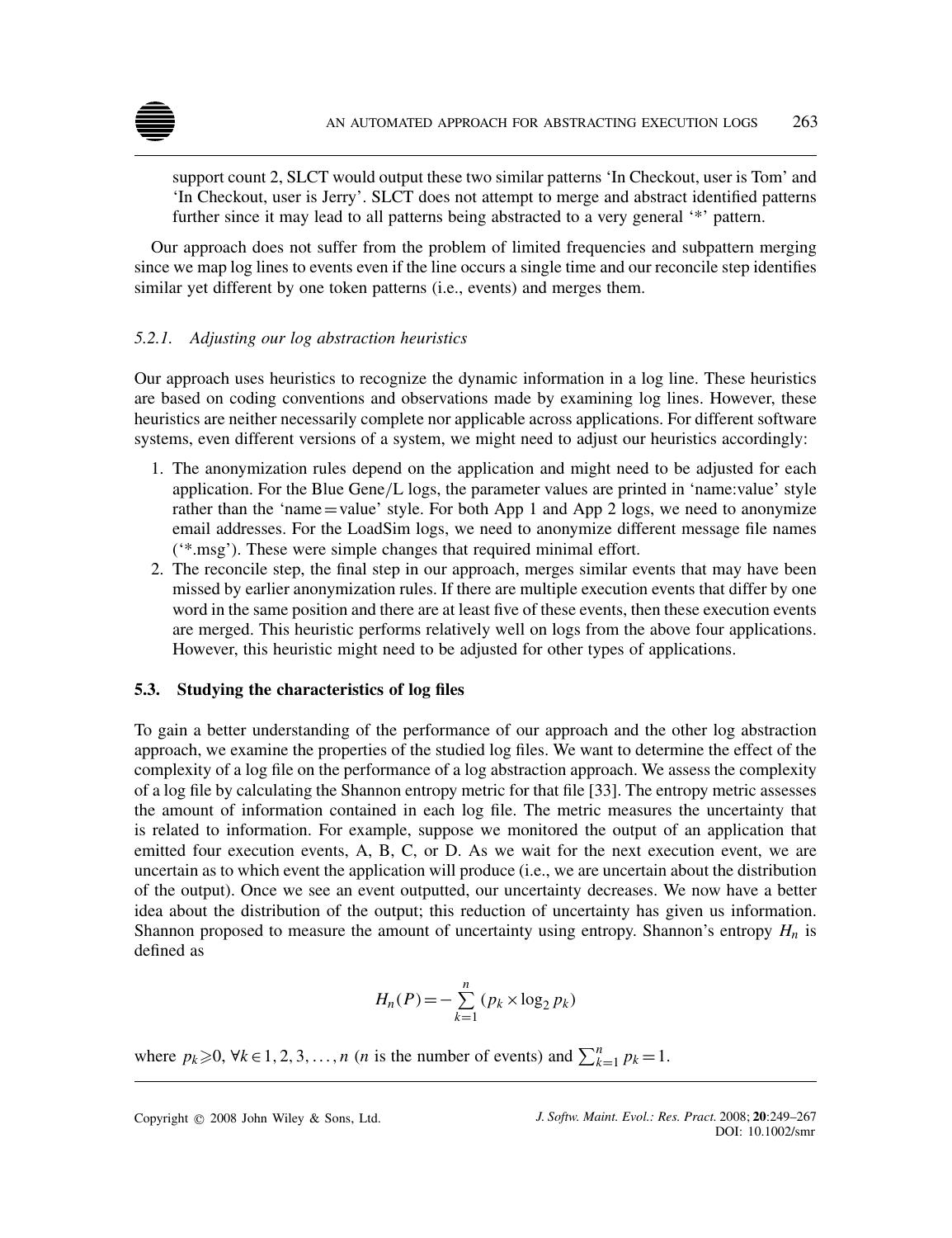## 264 Z. M. JIANG *ET AL.*

By defining the amount of uncertainty in a distribution, *Hn* describes the minimum number of bits required to uniquely distinguish the distribution. In other words, it defines the best possible compression for the distribution (i.e., the output of the application).

We measure the information contained in a log file by calculating Shannon's entropy on the distribution of execution events as reported by our approach.  $p_k$  is the probability that a log line will be assigned to the execution event *k*. To compare log files with a different number of events, we use the normalized Shannon entropy that divides the entropy value by the log of the number of events (i.e.,  $H_n(P)/\log_2 n$ ). If all log lines belong to different execution events ( $p_k = 1/n$ ), we achieve maximum entropy. On the other hand, if all log lines belong to the same execution event *i* (i.e.,  $p_k = 0$  for  $k \neq i$ ), we achieve minimal entropy. The larger the entropy, the more complex the log file. Table XIII tabulates the normalized entropy for the four log files (0 is minimal entropy and 1 is maximal entropy). The table shows that the Blue Gene*/*L and LoadSim log files are the least complex files, whereas App 1 log file is the most complex. A comparison of the entropy results shown in Table XIII and the performance of both approaches, in Table XII, indicate that the performance of an approach is independent of the complexity of a log file.

In addition to measuring the entropy of each log file, we calculated the number of log lines in each log file, the number of identified execution events, the percentage of log lines that are abstracted to the most occurring execution event (Top Event), and the percentage of log lines that are abstracted to the top 10 most occurring execution events (see Table XIV). The metrics shown in the table help explain the entropy values shown earlier in Table XIII. In particular, the higher the top 10 column in Table XIV, the lower the entropy due to the limited variability in the occurrence of execution events. For example, for the LoadSim log file, which has the lowest entropy, the top 10 column indicates that 86% of all log lines are abstracted to just 10 execution events. A closer analysis of the log file shows that LoadSim outputs a particular log line '\$v: User is keeping a total of \$v messages open  $(Max=$v)'$  each time the system status changes.

We also note that even though the Blue Gene/L log file contains more execution events, it is less complex than the App 1 logs. A manual analysis of the log files for both application indicated that the differences are due to two different logging styles: Blue Gene*/*L logs record the faults from different types of sources (e.g., disks, networks, printers, etc.). When a fault happens (e.g., disk

| Application | App 1 | App 2 | LoadSim | Blue Gene/L |  |
|-------------|-------|-------|---------|-------------|--|
| Entropy     | 0.71  | 0.52  | 0.39    | 0.40        |  |

Table XIII. Shannon's entropy for the log files of the studied applications.

Table XIV. Detailed analysis of the content of the log lines for the studied applications.

| System      | Log lines | <b>Execution</b> events | Top event $(\%)$ | Top 10 events $(\%)$ |
|-------------|-----------|-------------------------|------------------|----------------------|
| App 1       | 723 608   | 396                     | 5.85             | 41.1                 |
| App 2       | 1668876   | 338                     | 12.8             | 70.5                 |
| LoadSim     | 67651     | 163                     | 60.5             | 86.3                 |
| Blue Gene/L | 2994986   | 2918                    | 35.9             | 74.3                 |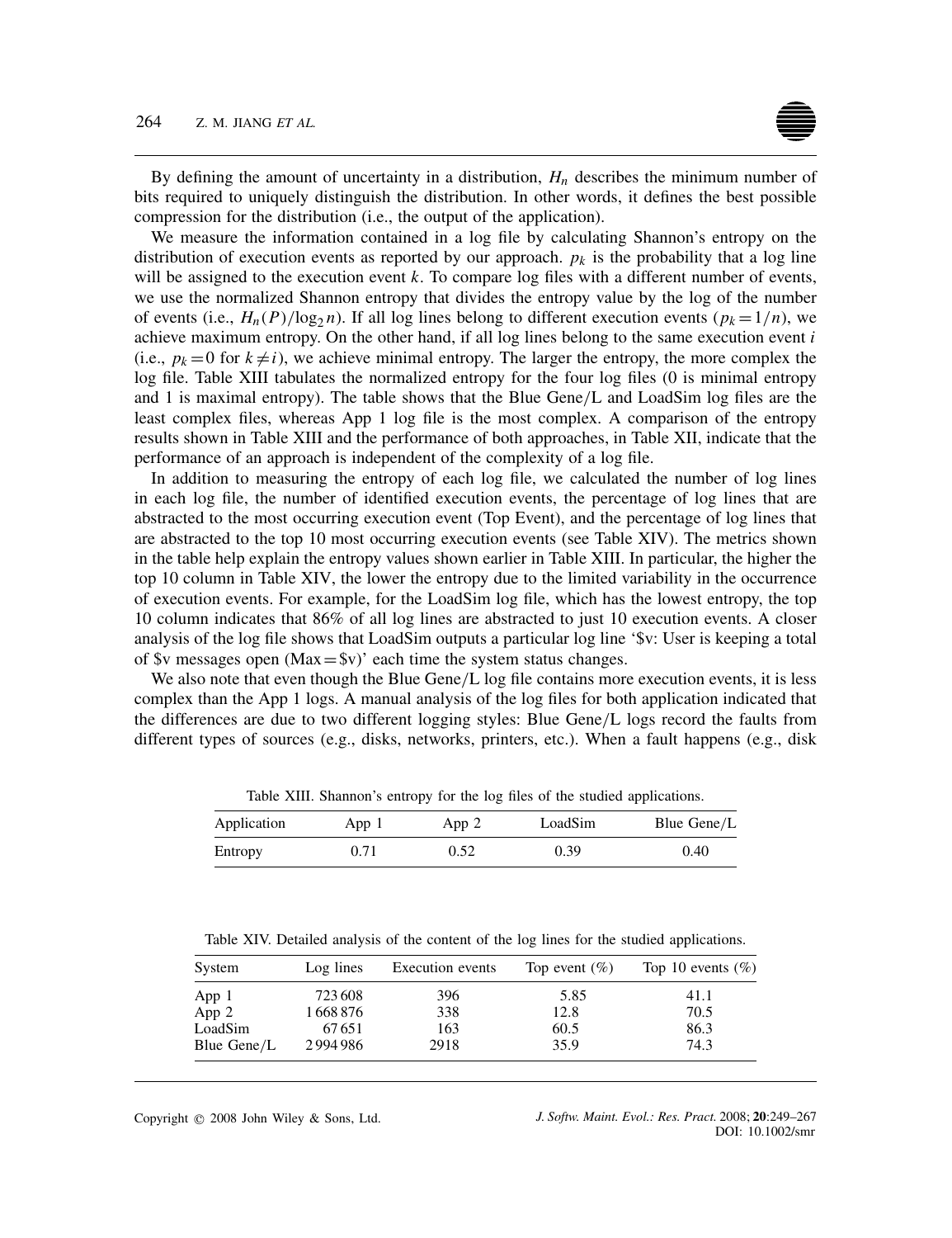

full), the fault will persist for a period of time until either the fault is resolved or the process is aborted. Therefore, we expect to see hundreds of adjacent log lines (e.g., disk full) that report the same message within a time period. The App 1 logs record the execution of different scenarios of a complex application; therefore, we expect a higher variability in the execution events.

# **6. CONCLUSION**

Much of the research in dynamic analysis focuses on instrumenting an application and producing tracing logs. All too often instrumenting an application is not possible in a production setting due to performance overhead, lack of system knowledge, and the inaccessibility of the source code. On the other hand, execution logs are commonly available for most enterprise applications and could be used to study the dynamic behavior of complex applications.

It is difficult to analyze the log files produced by enterprise applications. Such logs are very large with millions of lines in them. The logs rarely follow standard logging formats. Techniques are needed to preprocess log files and identify the internal structure of each log line. Abstraction log lines abstracted to execution events helps to comprehend and summarize log files

In this paper, we developed an approach that recognizes the internal structure of log lines. The approach uses clone detection techniques to abstract each log line to its corresponding execution event. We conducted a case study using logs from four enterprise applications that are developed by three different organizations. Our case study shows that our approach performs well on large log files and has very high precision and recall.

## **ACKNOWLEDGEMENTS**

We are grateful to Research In Motion (RIM) for providing access to the execution logs of two of the enterprise applications used in our case study. The findings and opinions in this paper belong solely to the authors and are not necessarily those of RIM. Moreover, our results do not in any way reflect the quality of RIM's products. We thank Jon Stearley from Sandia National Laboratories for providing us the Blue Gene*/*L logs. We acknowledge the insightful and detailed comments offered by the anonymous reviewers.

## **REFERENCES**

- 1. Summary of Sarbanes-Oxley Act of 2002. http://www.soxlaw.com/ [22 June 2008].
- 2. Apache Custom Log Format. http://www.loganalyzer.net/log-analyzer/apache-custom-log.html [22 June 2008].
- 3. Microsoft IIS W3C Extended Log File Format. http://www.microsoft.com/technet/prodtechnol/WindowsServer2003/ Library/IIS/676400bc-8969-4aa7-851a-9319490a9bbb.mspx?mfr=true [22 June 2008].
- 4. SNMP Logs. http://www.ietf.org/rfc/rfc1157.txt [22 June 2008].
- 5. Dale R, Somers HL, Moisl H (eds.). *Handbook of Natural Language Processing*. Marcel Dekker: New York NY, U.S.A., 2000.
- 6. de la Higuera C. A bibliographical study of grammatical inference. *Pattern Recognition* 2005; **38**(9):1332–1348.
- 7. Damásio CV, Fröhlich P, Nejdl W, Pereira LM, Schroeder M. Using extended logic programming for alarm-correlation in cellular phone networks. *Applied Intelligence* 2002; **17**(2):187–202.
- 8. Hansen SE, Atkins ET. Automated system monitoring and notification with swatch. *LISA '93*: *Proceedings of the Seventh USENIX Conference on System Administration*, USENIX Association, 1993; 145–152.
- 9. Ley W, Ellerman U. http://www.cert.dfn.de/eng/logsurf/, 1995.
- 10. Vaarandi R. Simple event correlator for real-time security log monitoring. *Hakin9 Magazine* 2006; **6**(1):28–39.
- 11. Gupta M, Subramanian M. Preprocessor algorithm for network management codebook. *ID'99*: *Proceedings of the First Conference on Workshop on Intrusion Detection and Network Monitoring*, USENIX Association, 1999; 93–102.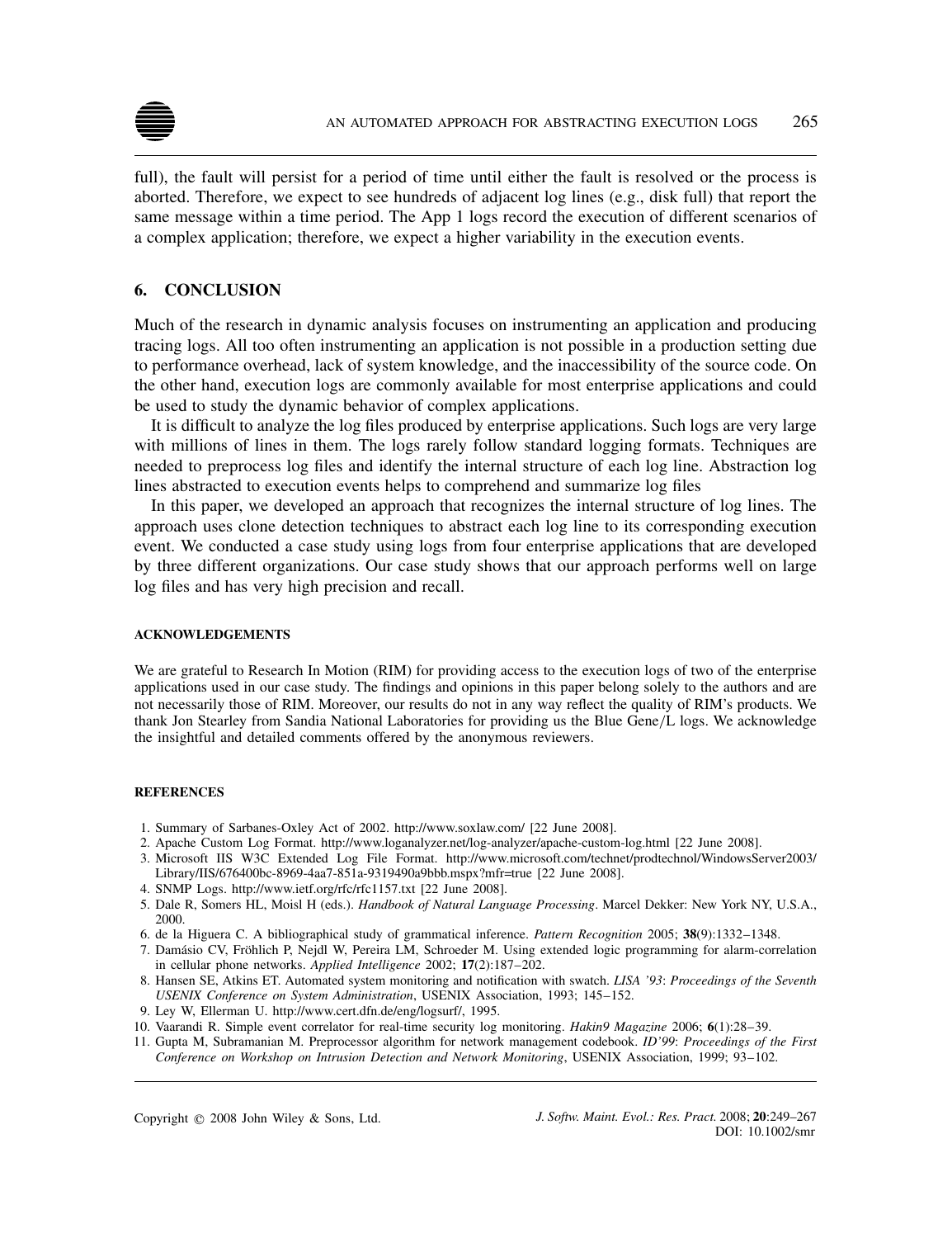

- 12. Klinger S, Yemini S, Yemini Y, Ohsie D, Stolfo S. A coding approach to event correlation. *Proceedings of the Fourth International Symposium on Integrated Network Management IV*. Chapman & Hall: London U.K., 1995; 266–277.
- 13. Yemini SA, Sliger S, Ohsie D. High speed and robust event correlation. *IEEE Communications Magazine* 1996; 82–90.
- 14. Gurer DW, Khan I, Ogier R. *An Artificial Intelligence Approach to Network Fault Management*. SRI International, 333 Ravenswood Ave., Menlo Park, CA 94025, U.S.A., 1996.
- 15. Huard J. Probabilistic reasoning for fault management on xunet. *Technical Report*, AT&T Bell Labs, 1994.
- 16. Huard J, Lazar A. Fault isolation based on decision-theoretic troubleshooting. *Technical Report*, Center for Telecommunications Research, Columbia University, 1996.
- 17. Lin A. A hybrid approach to fault diagnosis in network and system management. *HP Technical Report*, 1998.
- 18. Sheppard JW, Simpson WR. Improving the accuracy of diagnostics provided by fault dictionaries. *VTS '96*: *Proceedings 14th IEEE VLSI Test Symposium (VTS '96)*. IEEE Computer Society Press: Silver Spring MD, 1996; 180–185.
- 19. Stearley J. Towards informatic analysis of syslogs. *CLUSTER '04*: *Proceedings 2004 IEEE International Conference on Cluster Computing*. IEEE Computer Society: Silver Spring MD, 2004; 309–318.
- 20. Vaarandi R. A data clustering algorithm for mining patterns from event logs. *Proceedings 2003 IEEE Workshop on IP Operations and Management*, 2003; 119–126.
- 21. Wietgrefe H, Tochs K. Using neural networks for alarm correlation in cellular phone networks. *International Workshop on Applications of Neural Networks in Telecommunications*, 1997; 248–255.
- 22. Cordy JR. Comprehending reality: Practical challenges to software maintenance automation. *Proceedings IEEE 11th International Workshop on Program Comprehension*, *IWPC 2003* (Keynote Paper), May 2003; 196–206.
- 23. Baxter ID, Yahin A, Moura L, Sant'Anna M, Bier L. Clone detection using abstract syntax trees. *Proceedings of the International Conference on Software Maintenance*, 1998; 368–377.
- 24. Kontogiannis K. Evaluation experiments on the detection of programming patterns using software metrics. *WCRE '97*: *Proceedings of the Fourth Working Conference on Reverse Engineering* (*WCRE '97*). IEEE Computer Society Press: Silver Spring MD, 1997; 44–54.
- 25. Ducasse S, Rieger M, Demeyer S. A language independent approach for detecting duplicated code. *ICSM '99*: *Proceedings IEEE International Conference on Software Maintenance*. IEEE Computer Society Press: Silver Spring MD, 1999; 109–118.
- 26. Kamiya T, Kusumoto S, Inoue K. Ccfinder: A multilinguistic token-based code clone detection system for large scale source code. *IEEE Transactions on Software Engineering* 2002; **28**(7):654–670.
- 27. Jiang ZM, Hassan AE. A framework for studying clones in large software systems. *Proceedings Seventh IEEE International Working Conference on Source Code Analysis and Manipulation* (*SCAM 2007*), 2007; 203–212.
- 28. Kapser C, Godfrey MW. Improved tool support for the investigation of duplication in software. *ICSM '05*: *Proceedings 21st IEEE International Conference on Software Maintenance (ICSM'05)*. IEEE Computer Society Press: Silver Spring MD, 2005; 305–314.
- 29. Livieri S, Higo Y, Matsushita M, Inoue K. Analysis of the Linux kernel evolution using code clone coverage. *MSR* '*07*: *Proceedings of the Fourth International Workshop on Mining Software Repositories*, 2007.
- 30. Supercomputer Event Logs. http://www.cs.sandia.gov/∼jrstear/.logs-alpha1/ [22 June 2008].
- 31. Oliner A, Stearley J. What supercomputers say: A study of five system logs. *DSN '07*: *Proceedings of the 37th Annual IEEE/IFIP International Conference on Dependable Systems and Networks*. IEEE Computer Society Press: Silver Spring MD, 2007; 575–584.
- 32. Teiresias. http://cbcsrv.watson.ibm.com/Tspd.html.
- 33. Weaver S. *The Mathematical Theory of Communication.* University of Illinois Press: Urbana, 1949.

#### **AUTHORS' BIOGRAPHIES**



**Zhen Ming Jiang** is a PhD student at Queen's University in Canada. He received both his BMath and MMath degrees from the University of Waterloo in Canada. His research interests include dynamic analysis, software performance engineering, source code duplication, mining software repositories (MSR) and reverse engineering.